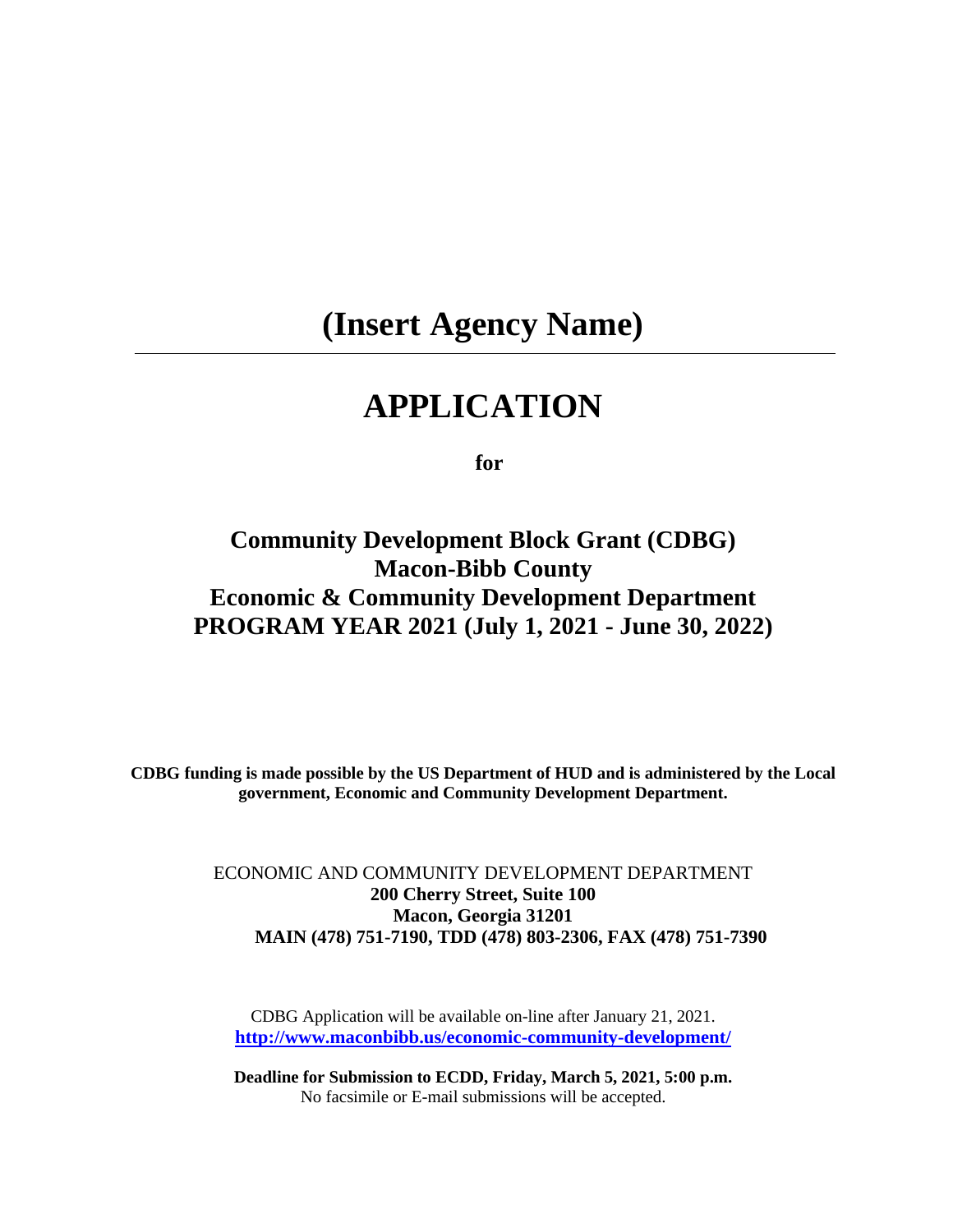## **COMMUNITY DEVELOPMENT BLOCK GRANT (CDBG) MACON-BIBB COUNTY ECONOMIC & COMMUNITY DEVELOPMENT DEPARTMENT PROGRAM YEAR 2021 (July 1, 2021 - June 30, 2022) APPLICATION**

## **TABLE OF CONTENTS**

Required Documents Check list – All Applicants

| А.              | <b>Agency Information</b>                                                                    |  |
|-----------------|----------------------------------------------------------------------------------------------|--|
| <b>B.</b>       | Agency Background and Experience<br><b>Organization Chart</b>                                |  |
| $\mathcal{C}$ . | Agency/Organization Capacity                                                                 |  |
| D.              | <b>Statement of Need</b>                                                                     |  |
| Ε.              | <b>Project Description</b><br><b>Program Implementation Schedule</b>                         |  |
| F.              | Program Delivery                                                                             |  |
| G.              | Coordination<br><b>Performance Measures</b><br>Program Goals and Objectives Chart<br>$\circ$ |  |
| H.              | Leveraging Other Funds                                                                       |  |
| I.              | <b>Additional Support Documents</b>                                                          |  |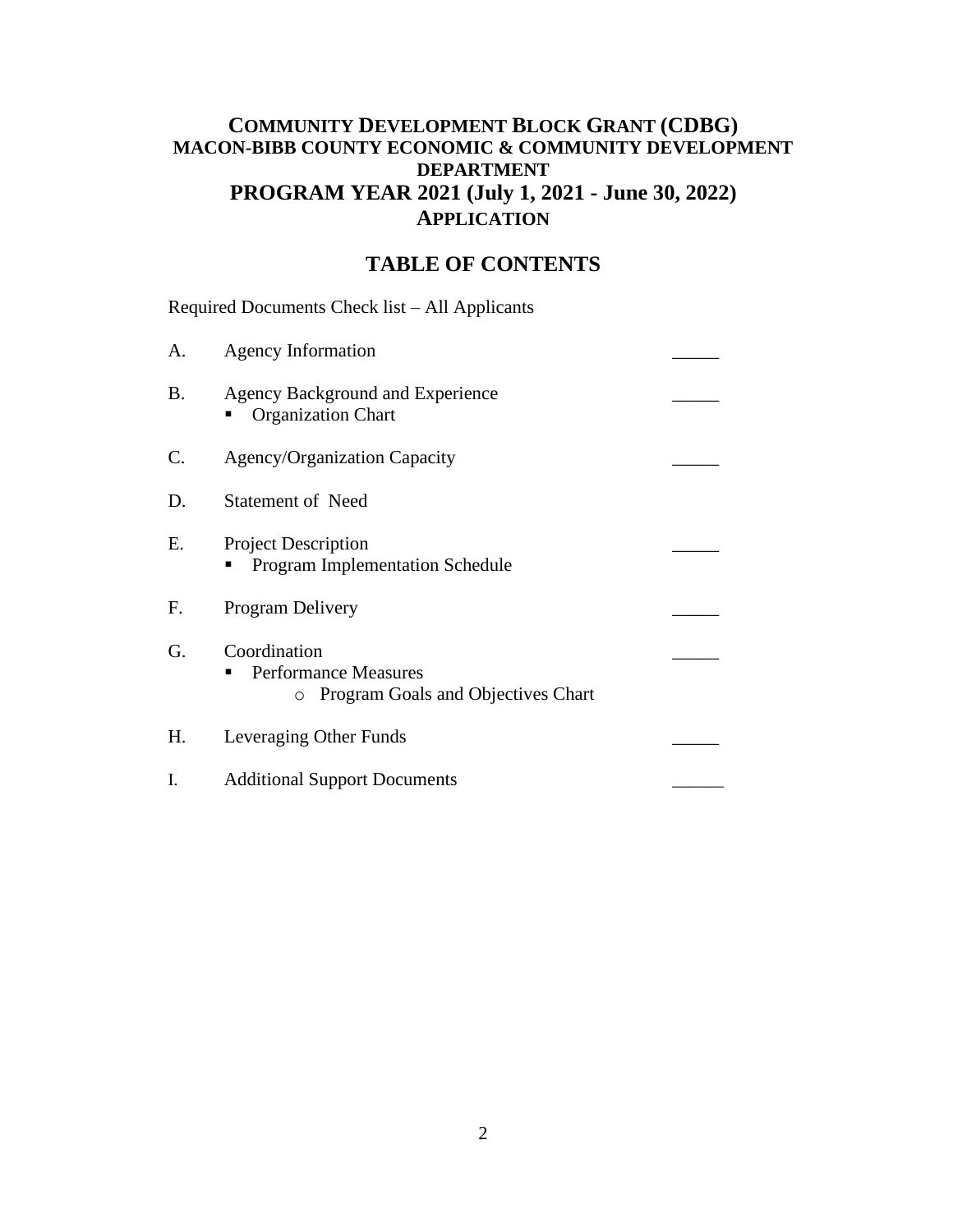## **REQUIRED DOCUMENTS CHECKLIST:**

## **GENERAL REQUIRED DOCUMENTS**

| 1.                                                                                                                                                                                                                                                                                                                                                                                                                          | Application complete, approved, and signed by Executive Director or Board<br><b>President</b>                                                        |  |  |  |
|-----------------------------------------------------------------------------------------------------------------------------------------------------------------------------------------------------------------------------------------------------------------------------------------------------------------------------------------------------------------------------------------------------------------------------|------------------------------------------------------------------------------------------------------------------------------------------------------|--|--|--|
| $\frac{1}{2}$ .                                                                                                                                                                                                                                                                                                                                                                                                             | <b>Complete and accurate Program Year 2021 CDBG Budget Forms</b>                                                                                     |  |  |  |
| $\frac{3}{2}$                                                                                                                                                                                                                                                                                                                                                                                                               | Current 501(c)(3) status (attach documentation)                                                                                                      |  |  |  |
| $\frac{1}{2}$ 4.                                                                                                                                                                                                                                                                                                                                                                                                            | Annual financial statement and/or most recent audit, management letter and Agency<br>response                                                        |  |  |  |
| $\frac{1}{\sqrt{2}}$ 5.                                                                                                                                                                                                                                                                                                                                                                                                     | Proposed service/program/project meets one of the CDBG National Objectives                                                                           |  |  |  |
| $\frac{1}{\sqrt{1-\frac{1}{2}}}\quad$ 6.                                                                                                                                                                                                                                                                                                                                                                                    | Conflict of Interest disclaimers from each member of the Board of Directors                                                                          |  |  |  |
| $\overline{\phantom{a}}$<br>7.                                                                                                                                                                                                                                                                                                                                                                                              | Organization By-Laws                                                                                                                                 |  |  |  |
| $\frac{1}{1-\frac{1}{1-\frac{1}{1-\frac{1}{1-\frac{1}{1-\frac{1}{1-\frac{1}{1-\frac{1}{1-\frac{1}{1-\frac{1}{1-\frac{1}{1-\frac{1}{1-\frac{1}{1-\frac{1}{1-\frac{1}{1-\frac{1}{1-\frac{1}{1-\frac{1}{1-\frac{1}{1-\frac{1}{1-\frac{1}{1-\frac{1}{1-\frac{1}{1-\frac{1}{1-\frac{1}{1-\frac{1}{1-\frac{1}{1-\frac{1}{1-\frac{1}{1-\frac{1}{1-\frac{1}{1-\frac{1}{1-\frac{1}{1-\frac{1}{1-\frac{1}{1-\frac{1}{1-\frac{1$<br>8. | List of Board of Directors and Officers (including address), meeting schedule, and sample<br>governance training materials                           |  |  |  |
| 9.<br>$\frac{1}{1}$                                                                                                                                                                                                                                                                                                                                                                                                         | Articles of Incorporation                                                                                                                            |  |  |  |
| $\overline{\phantom{a}}$<br>10.                                                                                                                                                                                                                                                                                                                                                                                             | Résumés of:<br><b>Executive Director</b><br>a.<br><b>Fiscal Officer</b><br>b.<br>Program Administrator / significant program staff<br>$\mathbf{c}$ . |  |  |  |
| 11.<br>$\overline{\phantom{a}}$                                                                                                                                                                                                                                                                                                                                                                                             | Organizational Chart with all employee names and titles                                                                                              |  |  |  |
| $\frac{12}{2}$                                                                                                                                                                                                                                                                                                                                                                                                              | Job descriptions with pay scales and hourly rate for CDBG funded positions                                                                           |  |  |  |
| $\overline{\phantom{a}}$<br>13.                                                                                                                                                                                                                                                                                                                                                                                             | Procedures for selecting contractors/consultants                                                                                                     |  |  |  |
| $\frac{1}{1}$<br>14.                                                                                                                                                                                                                                                                                                                                                                                                        | Quotes for any equipment or real property to be leased or purchased                                                                                  |  |  |  |
| $\frac{1}{1}$<br>15.                                                                                                                                                                                                                                                                                                                                                                                                        | Maps showing project area to be served and census tract                                                                                              |  |  |  |
| 16.<br>$\frac{1}{1}$                                                                                                                                                                                                                                                                                                                                                                                                        | Letters of Commitment from other funding sources                                                                                                     |  |  |  |
| 17.                                                                                                                                                                                                                                                                                                                                                                                                                         | Organization Non-Discrimination Policy                                                                                                               |  |  |  |

- \_\_\_\_\_ 18. Organization Hiring and Termination Policy
- \_\_\_\_\_ 19. Organization Conflict of Interest Policy
- **20.** Organization Procurement Policy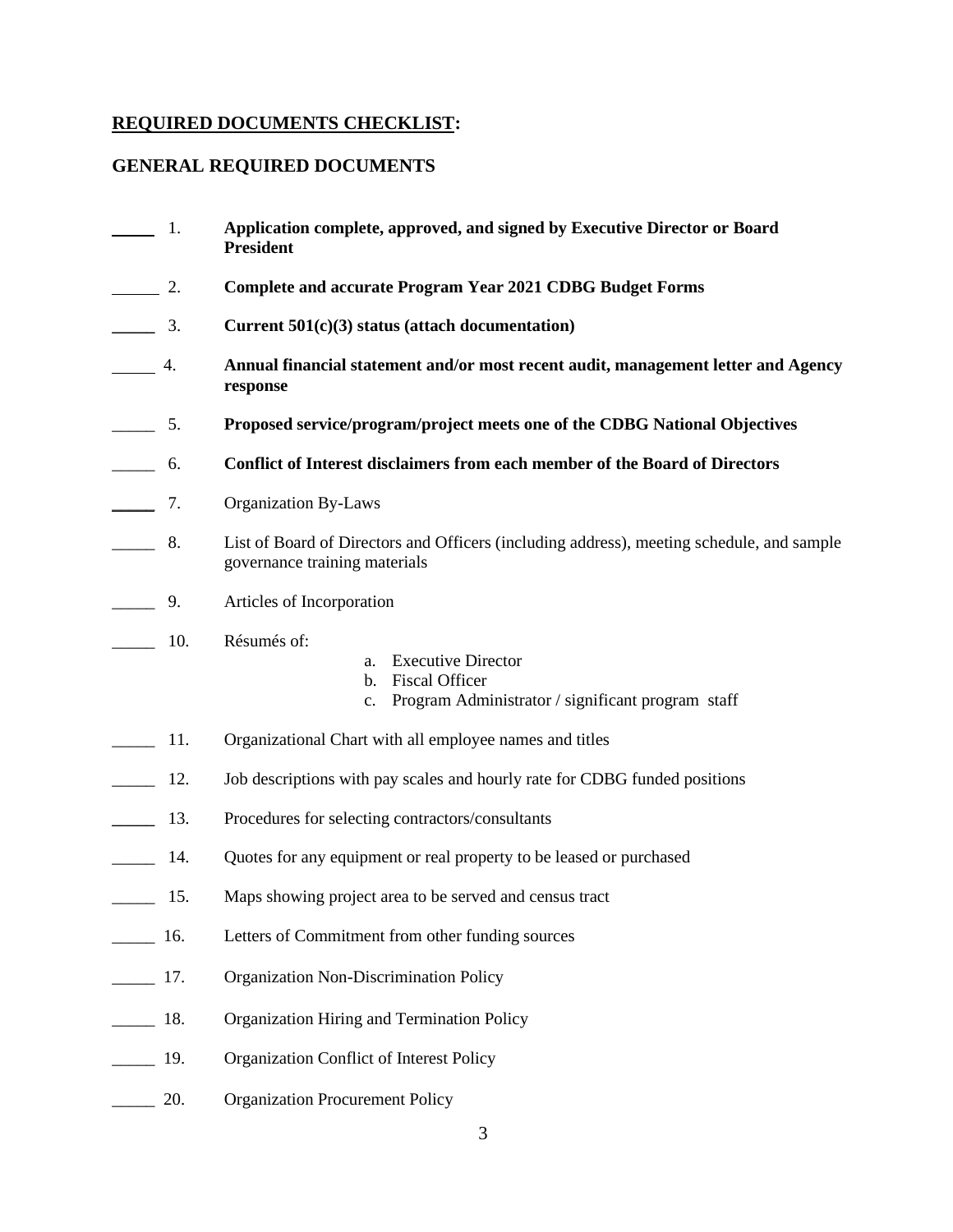### **ADDITIONAL REQUIRED DOCUMENTS FOR CONSTRUCTION AND ACQUISITION PROJECTS**

- 1. If construction or renovation projects, include construction estimates (using Davis-Bacon Wages, Labor Standards and Section 3 Program information.)
- 2. For any facility acquired, leased, or improved, include a photograph of the facility.
- 3. If providing services or improvements to a facility not owned by the applicant, the applicant must submit a long-term lease agreement (at minimum 10 years) and letter from the owner confirming agreement to participate in this project.
- 4. Include proof of proper zoning and conformance to building and fire codes for an acquired, leased, or improved facility. **Projects requiring land use and/or zoning change will not be considered.**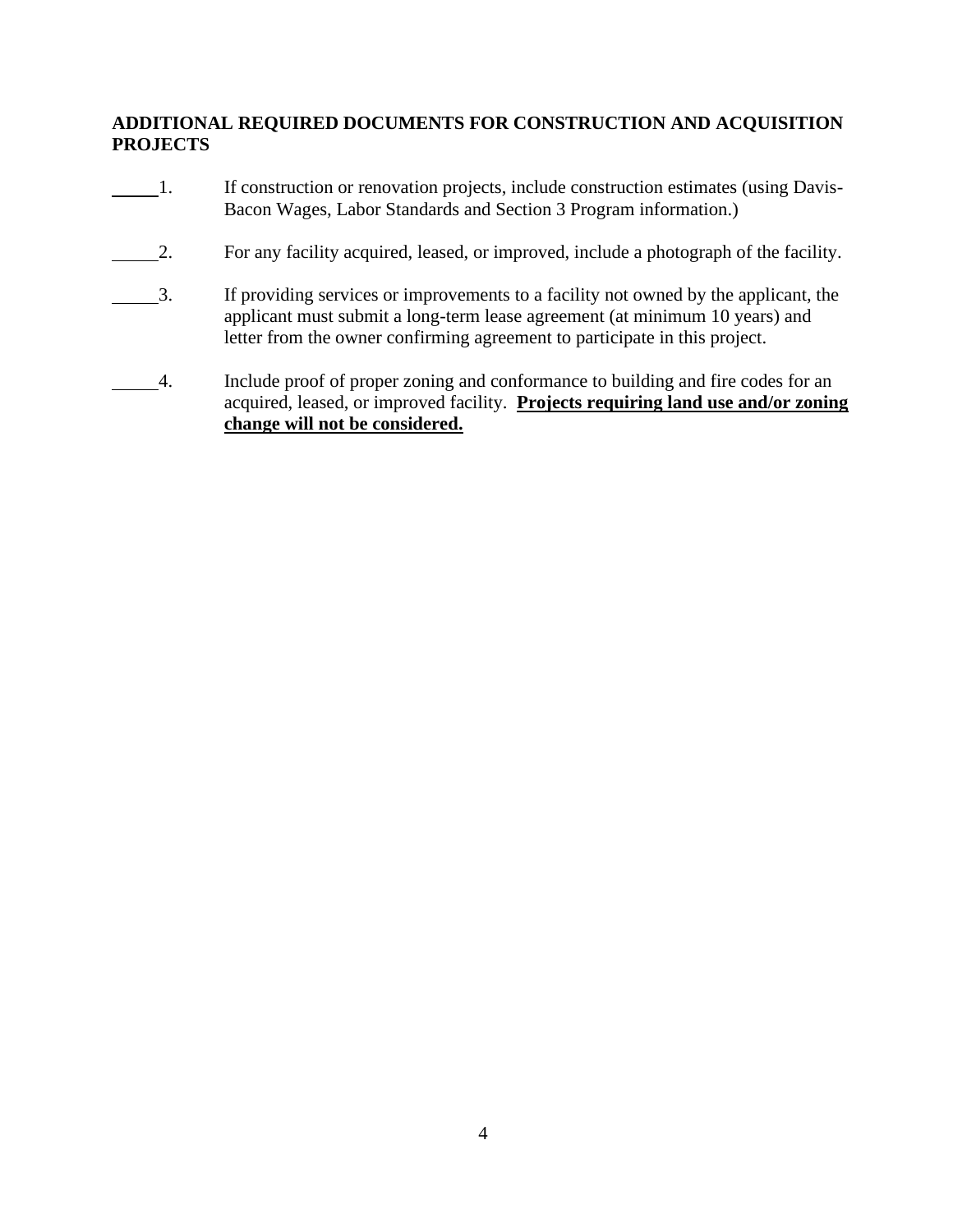**A. AGENCY INFORMATION** *(please refer to page 15 of application instructions)*

| Fed. I.D. $\#$                                                          |                                                                           |                                                                                                                                                                                                |  |  |
|-------------------------------------------------------------------------|---------------------------------------------------------------------------|------------------------------------------------------------------------------------------------------------------------------------------------------------------------------------------------|--|--|
|                                                                         |                                                                           |                                                                                                                                                                                                |  |  |
|                                                                         |                                                                           |                                                                                                                                                                                                |  |  |
|                                                                         |                                                                           |                                                                                                                                                                                                |  |  |
|                                                                         |                                                                           |                                                                                                                                                                                                |  |  |
| <b>Amount Requested:</b>                                                |                                                                           | $\frac{1}{2}$                                                                                                                                                                                  |  |  |
| <b>Matching Funds:</b>                                                  |                                                                           | $\frac{1}{2}$                                                                                                                                                                                  |  |  |
| In-Kind Contributions:                                                  |                                                                           | $\frac{1}{2}$                                                                                                                                                                                  |  |  |
|                                                                         | (3) Economic Development/Job Creation, (4) Rehabilitation and Development | II. In two sentences, concisely describe your project and how it addresses one of the following<br>CDBG priorities: (1) Community Building/Neighborhood Revitalization, (2) Homeless Services, |  |  |
|                                                                         |                                                                           | III. Total number of individuals expected to be served by program being proposed _________<br>IV. Is the program located in a CDBG target low-moderate area (L/MA)? Yes No                     |  |  |
| <b>Census Tract:</b><br>Census Tract information located at:            |                                                                           |                                                                                                                                                                                                |  |  |
| Location of proposed service/program/project:<br><b>Street Address:</b> |                                                                           |                                                                                                                                                                                                |  |  |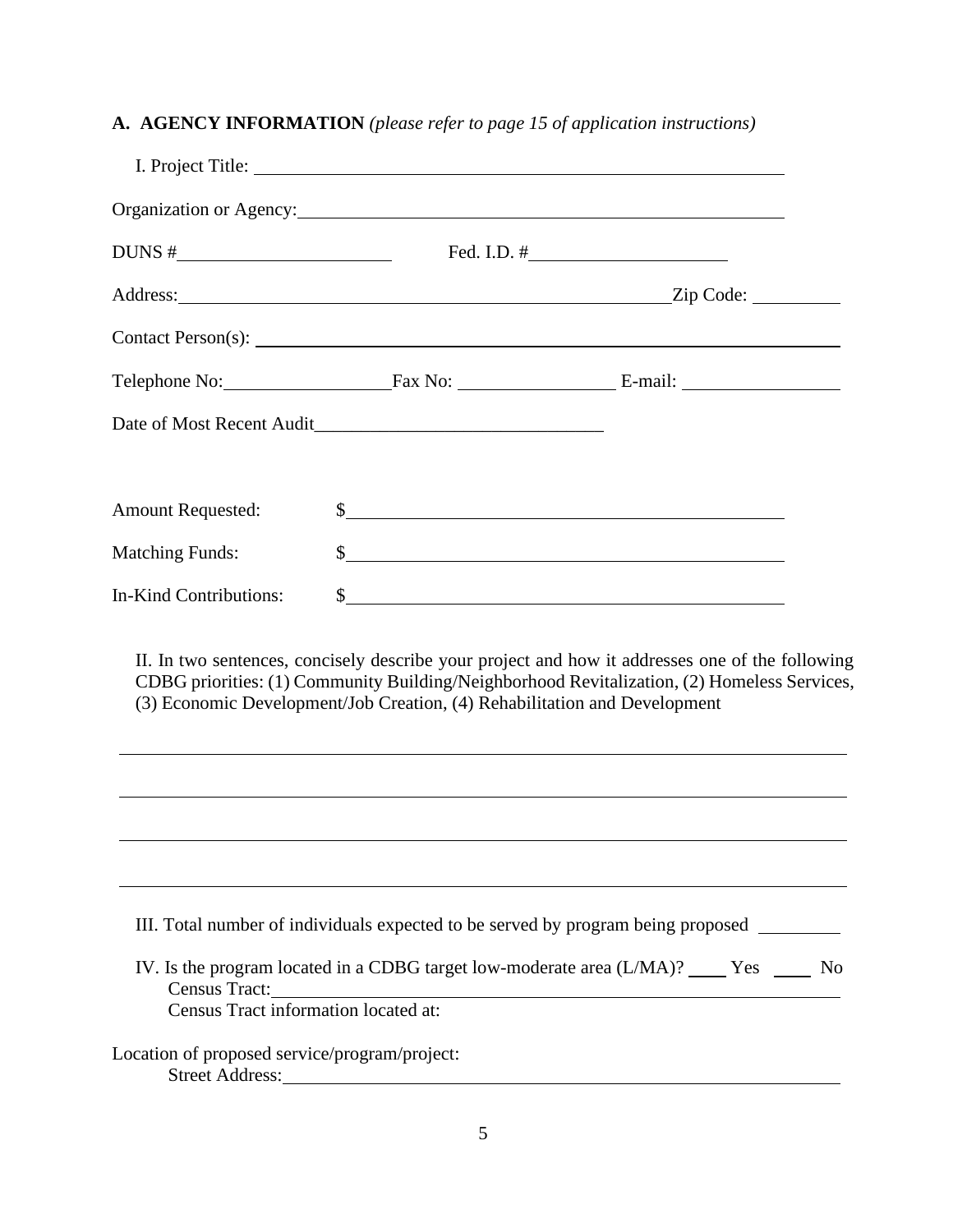Neighborhood/Area to be served by program/project:

V. Does the proposed service/program/project meet one of the following CDBG National Objectives?

Benefit to low/moderate income persons Low/moderate income area (LMA) (Check one) Low/moderate income clientele (LMC) Low/moderate income housing (LMH)

Prevention or elimination of slums or blight Slum/blighted area (SBA) (Check one) Slum/blighted spot (SBS)

VI. Has your organization previously been awarded CDBG funds? \_\_\_\_\_ Yes \_\_\_\_\_\_\_No

If yes, did the organization meet all obligations under the previous contract? Yes No

If no, please explain why not:

Has your organization previously carried out services/programs/projects similar in nature to the proposed service/program/project? Yes No

License to operate (if applicable) please attach copy: \_\_\_\_\_\_\_\_\_\_\_\_\_\_\_\_\_\_\_\_\_\_\_\_\_\_\_\_\_\_\_\_\_\_\_\_\_\_\_\_\_

Does the organization have liability coverage? If so, in what amount and with what insurance agency?

\_\_\_\_\_\_\_\_\_\_\_\_\_\_\_\_\_\_\_\_\_\_\_\_\_\_\_\_\_\_\_\_\_\_\_\_\_\_\_\_\_\_\_\_\_\_\_\_\_\_\_\_\_\_\_\_\_\_\_\_\_\_\_\_\_\_\_\_\_\_\_\_\_\_\_\_\_\_

\_\_\_\_\_\_\_\_\_\_\_\_\_\_\_\_\_\_\_\_\_\_\_\_\_\_\_\_\_\_\_\_\_\_\_\_\_\_\_\_\_\_\_\_\_\_\_\_\_\_\_\_\_\_\_\_\_\_\_\_\_\_\_\_\_\_\_\_\_\_\_\_\_\_\_\_\_\_

Does the organization have fidelity bond coverage for principals on staff who handle the organization's account? If so, in what amount and with what insurance agency?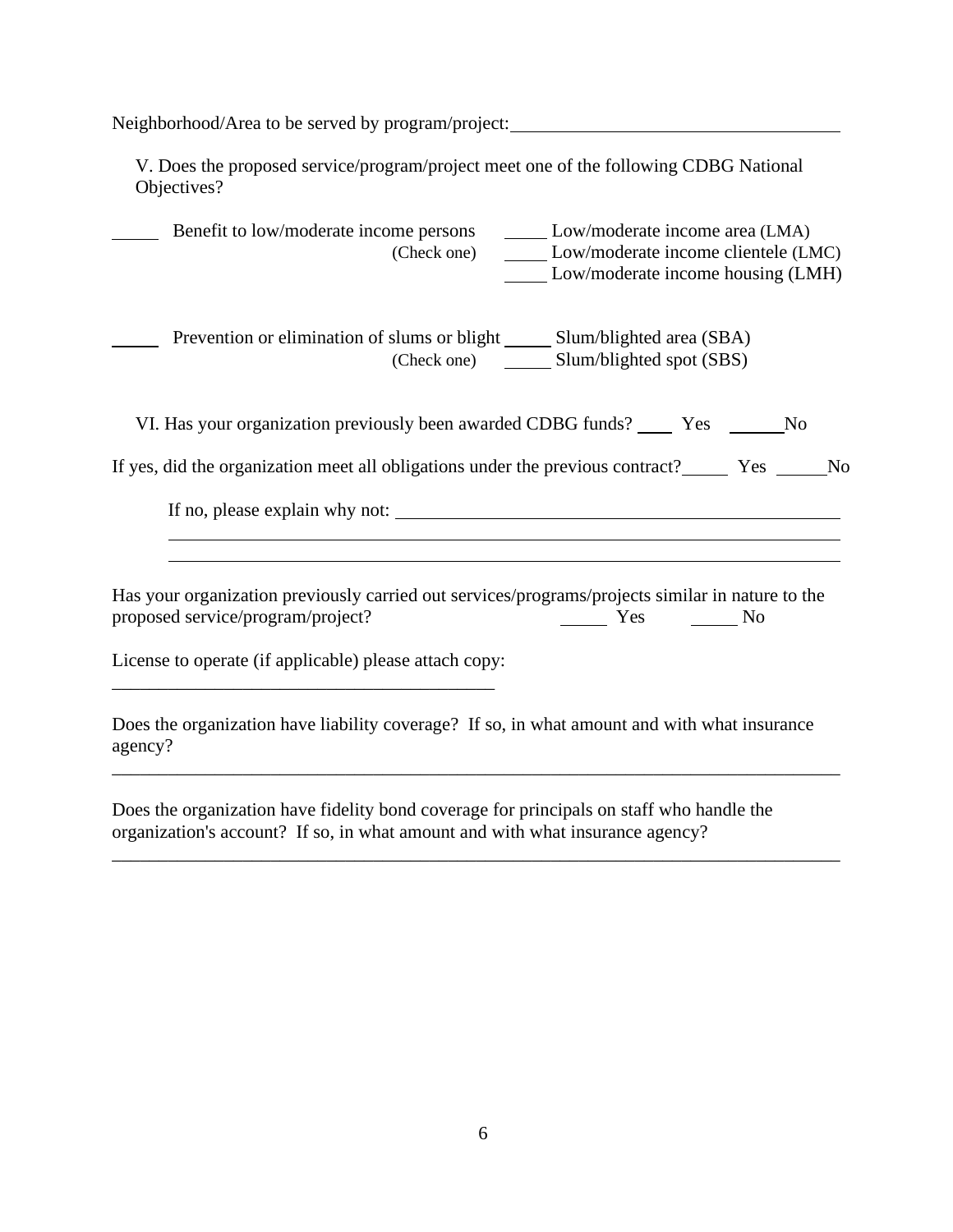\*When answering narrative questions, you are not limited to the amount of space shown on the application. Use as much space as is needed to completely answer the question.

**B. AGENCY BACKGROUND AND EXPERIENCE:** (*please refer to pages 15-16 of application instructions)*

- I. Background and Experience
- II. Conflict of Interest forms
- III. Agency's Annual Financial Information
- **C. AGENCY CAPACITY:** *(please refer to page 16 of application instructions)*
	- I. Administrative Organization and Capacity
	- II. Staff and Agency Experience

#### **D. STATEMENT OF NEED:** *(please refer to page 17 of application instructions)*

- I. Community Problem or Need
- II. Supporting Plans, Studies, or Reports
- III. Urgency of Need
- IV. Target Population and Service Delivery Area
- V. Supporting Demographic Data

#### **E. PROJECT DESCRIPTION**: *(please refer to page 17 of application instructions)*

- I. Program/Project Description
- II. How Program/Project satisfy Community Problem or Need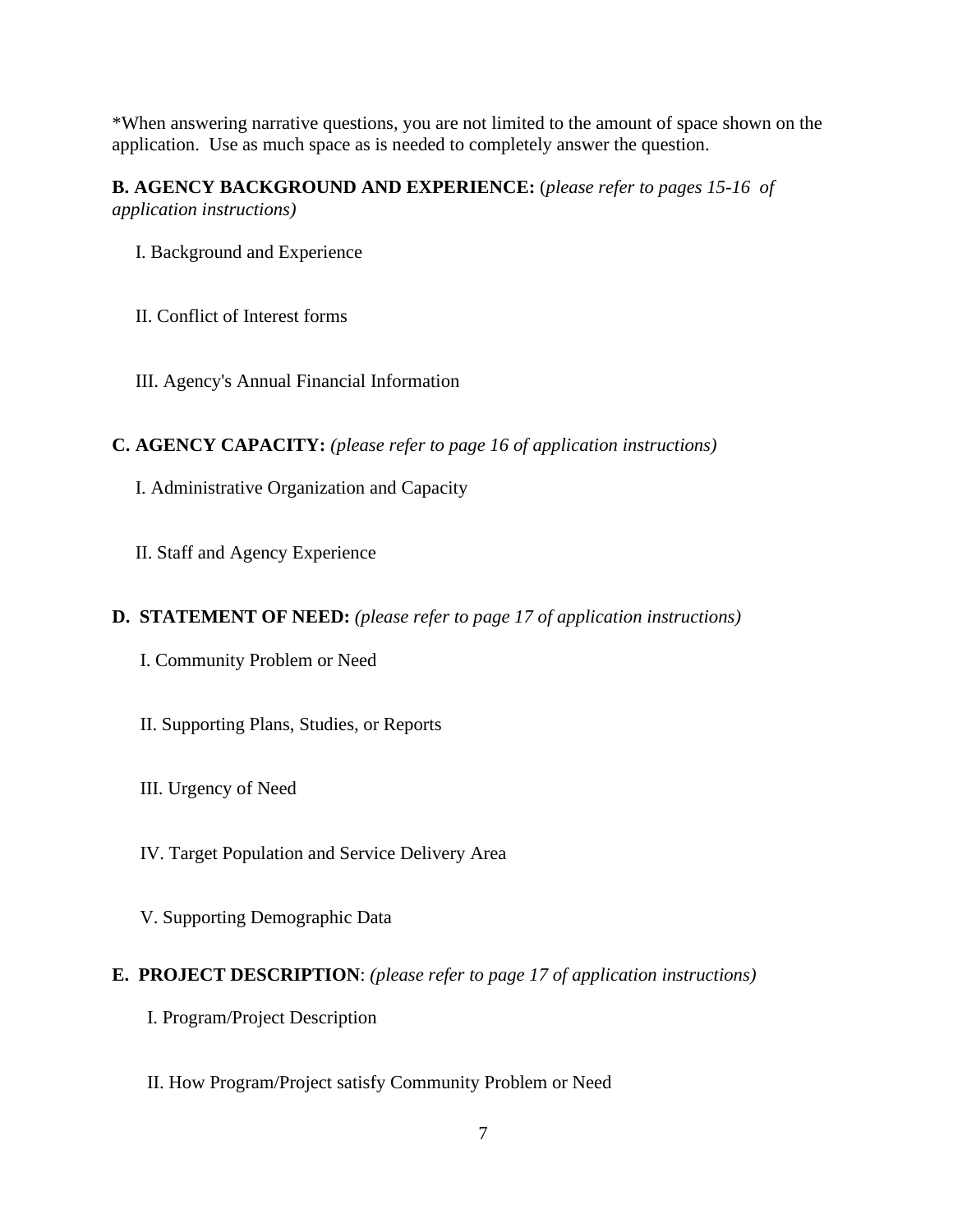# III. Potential Challenges

# IV. Goals and Outcomes of Previous Program Years

V. Community Benefits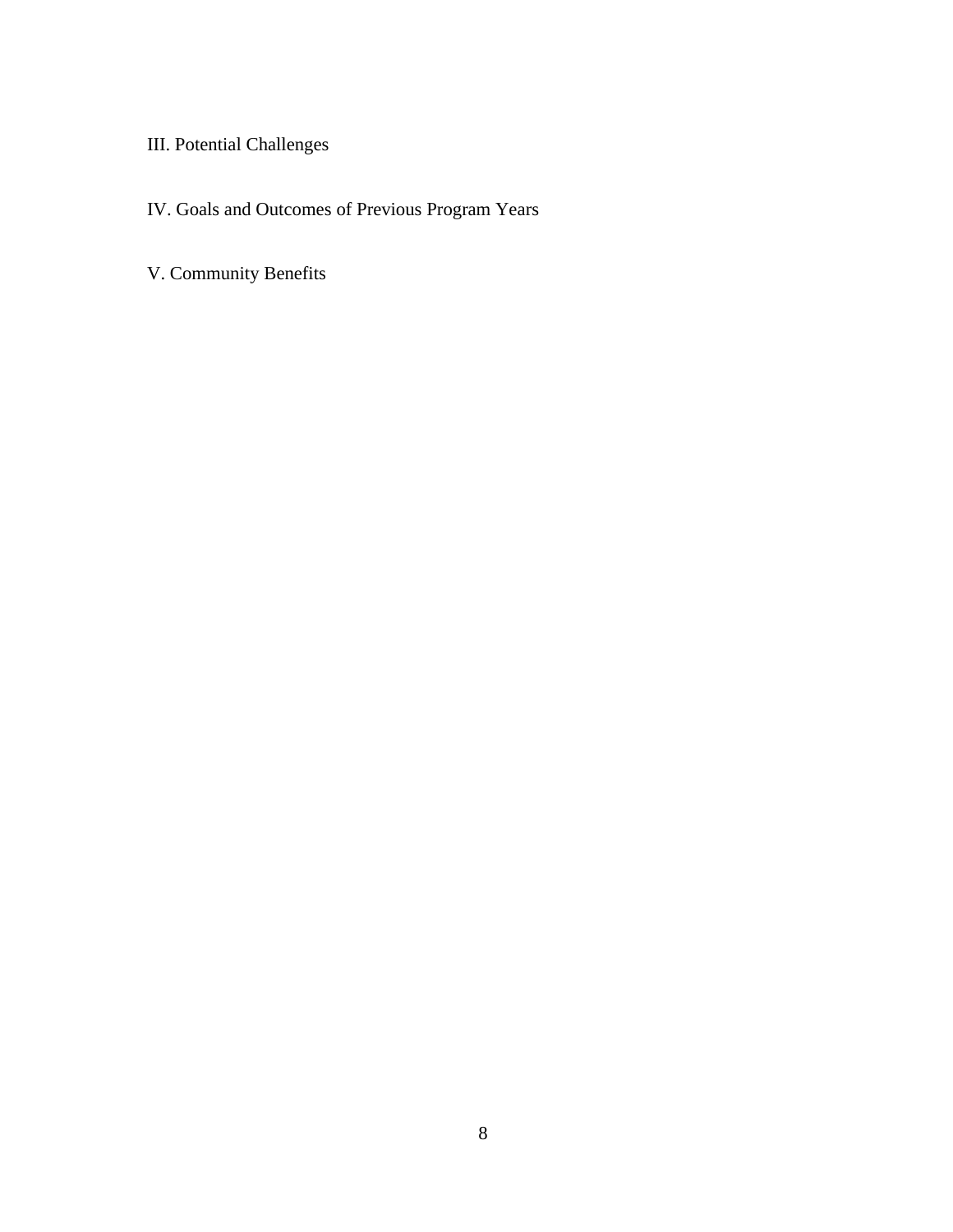## **VI. PROGRAM/PROJECT IMPLEMENTATION SCHEDULE** *(please refer to pages 17-18 of application instructions)*

## **PY 2021 (July 1, 2021-June 30, 2022)**

List the key steps or activities required for the conduct of the proposed program. Check the month(s) in which each step or activity will occur.

| <b>Implementation Steps</b> | July | Aug. | Sept. | Oct. | Nov. | Dec. | Jan. | Feb. | Mar. | Apr. | May | June |
|-----------------------------|------|------|-------|------|------|------|------|------|------|------|-----|------|
| Step 1:                     |      |      |       |      |      |      |      |      |      |      |     |      |
| Step 2:                     |      |      |       |      |      |      |      |      |      |      |     |      |
| Step 3:                     |      |      |       |      |      |      |      |      |      |      |     |      |
| Step 4:                     |      |      |       |      |      |      |      |      |      |      |     |      |
| Step 5:                     |      |      |       |      |      |      |      |      |      |      |     |      |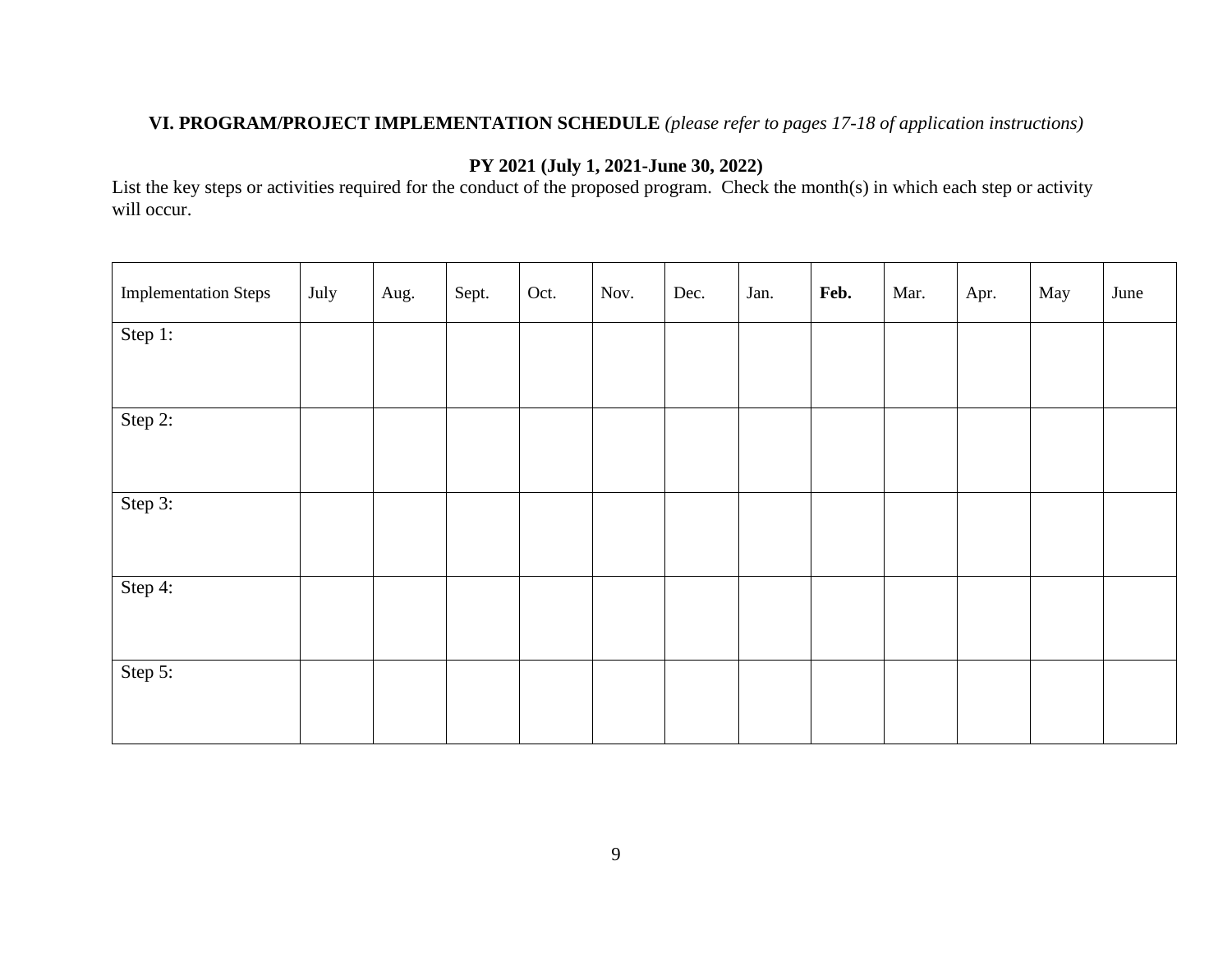### **F. PROGRAM DELIVERY:** *(please refer to page 19-20 of application instructions)*

I. Describe Program Goals and Objectives

 II. Program Goals and Objectives Chart *(please refer to pages 20-23 of application instructions)* **(Each program goal requires a separate chart- see page 11 of application for template.)**

III. Agency Experience with the Specific Services Proposed for CDBG Support

IV. Responsibilities of Staff, Volunteers and Consultants in this Program/Project

V. Résumés and Job Descriptions

VI. Organization Chart of Staff

VII. Long-Term Plans for Sustaining the Proposed Program/Project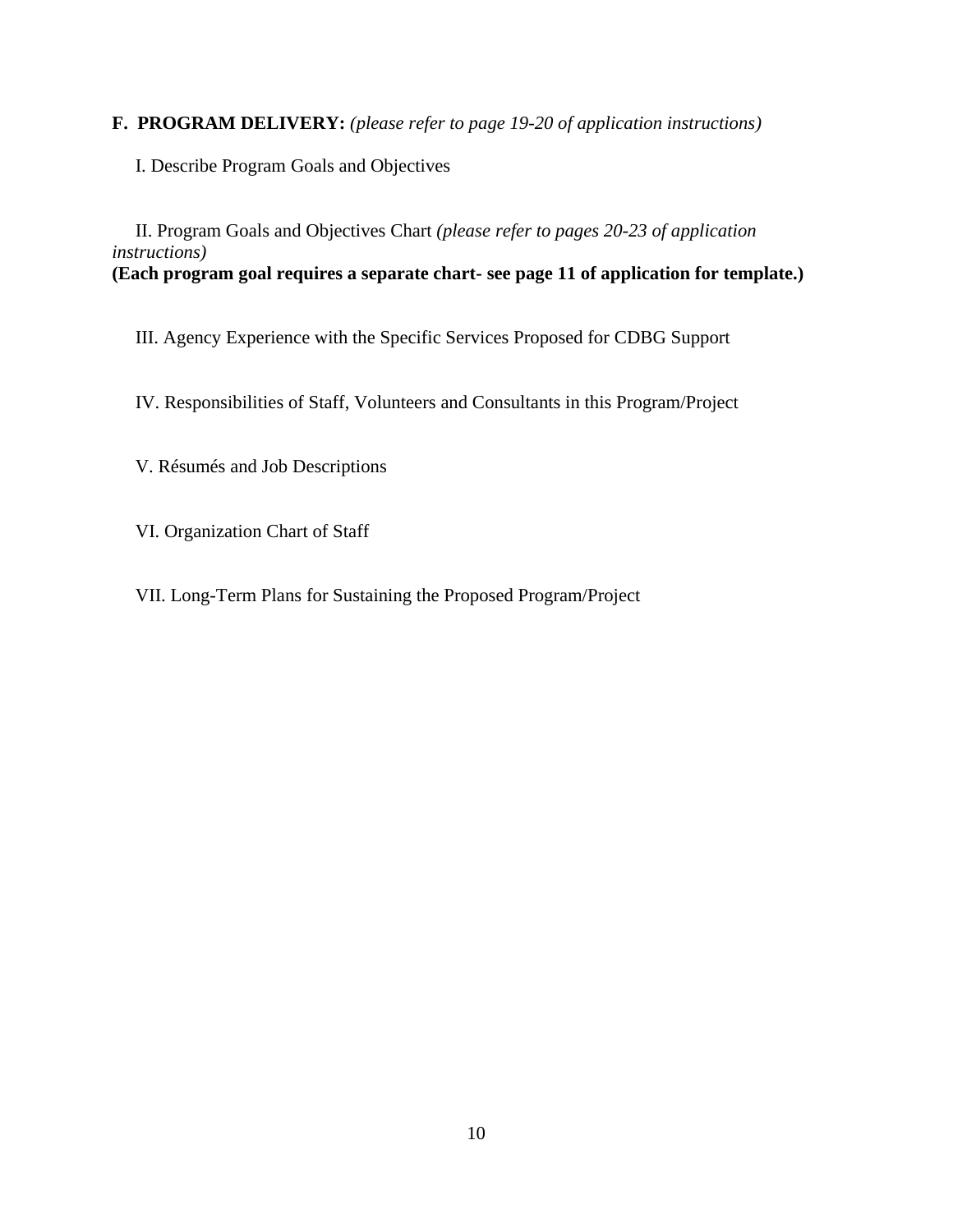## **PROGRAM/PROJECT GOALS AND OBJECTIVES** *(See instructions pages 20-23 of application instructions.)*

- **A. Program Name:**
- **B. Program Goal(s):**

#### **PROGRAM/PROJECT OBJECTIVES:**

<u>and the second control of the second control of the second control of the second control of the second control of the second control of the second control of the second control of the second control of the second control </u>

| Program Objective: | <b>Expected Outcomes:</b> | Indicators:        | When Measured: |
|--------------------|---------------------------|--------------------|----------------|
|                    |                           |                    |                |
|                    | Activities                | Person Responsible | Due Date       |
| 1)                 |                           |                    |                |
| 2)                 |                           |                    |                |
| 3)                 |                           |                    |                |
| 4)                 |                           |                    |                |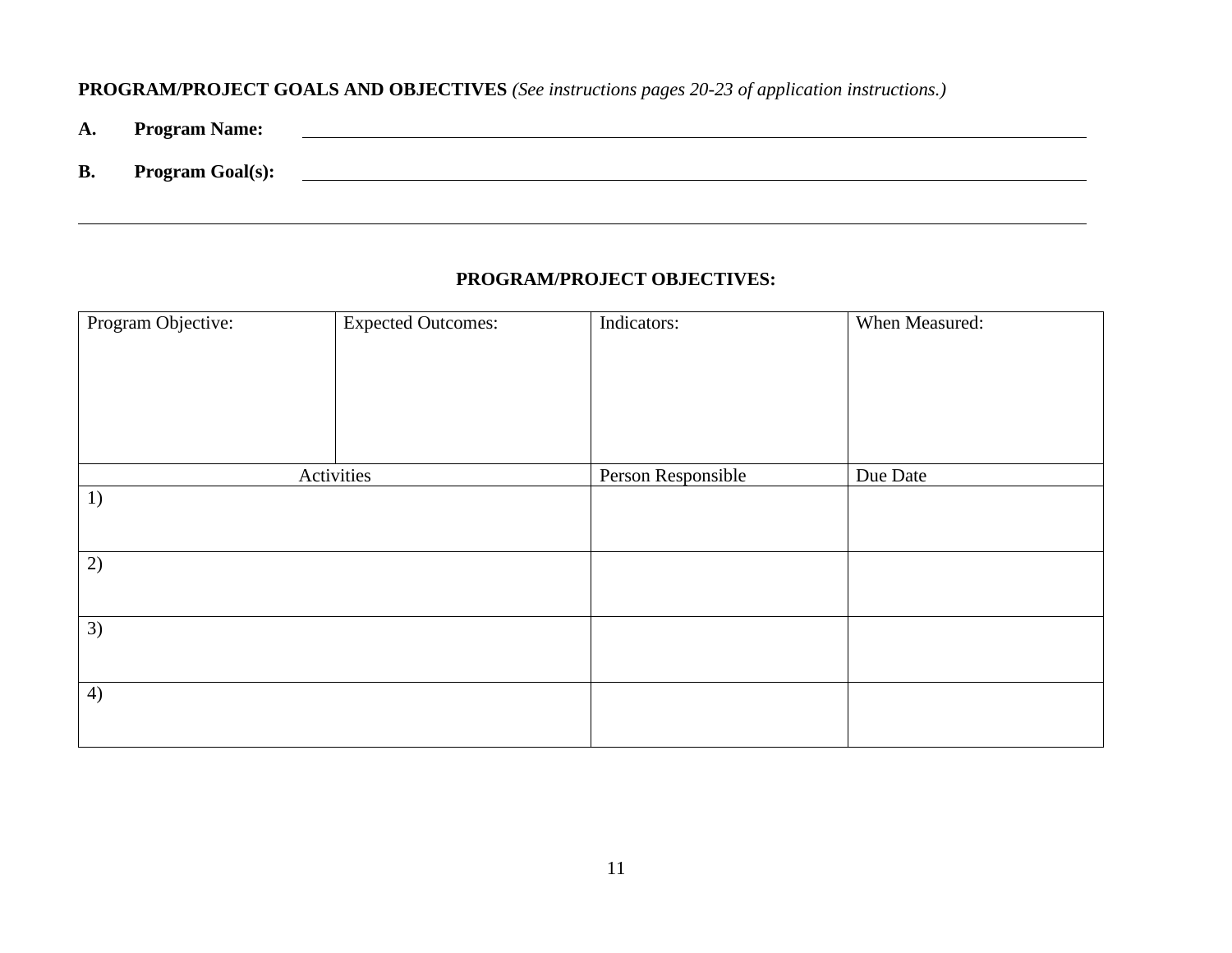## **G. COORDINATION:** *(please refer to page 24 of application instructions)*

- I. Avoiding Duplication of Services
- II. Community Outreach
- III. Collaborative Efforts

IV. Letters of Support

## **H. LEVERAGING OTHER FUNDS:** *(please refer to page 24 of application instructions)*

| <b>FUNDING SOURCE</b>                            | <b>AMOUNT (\$)</b>         | <b>USES</b> |  |  |  |  |
|--------------------------------------------------|----------------------------|-------------|--|--|--|--|
| *FUNDING SOURCES - COMMITTED<br><b>LOCAL</b>     |                            |             |  |  |  |  |
|                                                  | $\boldsymbol{\mathsf{S}}$  |             |  |  |  |  |
|                                                  | \$                         |             |  |  |  |  |
| <b>FEDERAL</b>                                   |                            |             |  |  |  |  |
|                                                  | $\boldsymbol{\mathsf{S}}$  |             |  |  |  |  |
|                                                  | \$                         |             |  |  |  |  |
| <b>STATE</b>                                     |                            |             |  |  |  |  |
|                                                  | $\boldsymbol{\mathsf{\$}}$ |             |  |  |  |  |
|                                                  | \$                         |             |  |  |  |  |
| <b>FUNDING SOURCES - PENDING</b><br><b>LOCAL</b> |                            |             |  |  |  |  |
|                                                  | $\boldsymbol{\mathsf{S}}$  |             |  |  |  |  |
|                                                  | \$                         |             |  |  |  |  |
| <b>FEDERAL</b>                                   |                            |             |  |  |  |  |
|                                                  | $\$\,$                     |             |  |  |  |  |
|                                                  | \$                         |             |  |  |  |  |
| <b>STATE</b>                                     |                            |             |  |  |  |  |
|                                                  | $\boldsymbol{\mathsf{S}}$  |             |  |  |  |  |
|                                                  | $\boldsymbol{\mathsf{S}}$  |             |  |  |  |  |

**\*Note: Please attach documentation from funding source(s) of committed funds to these project/programs.**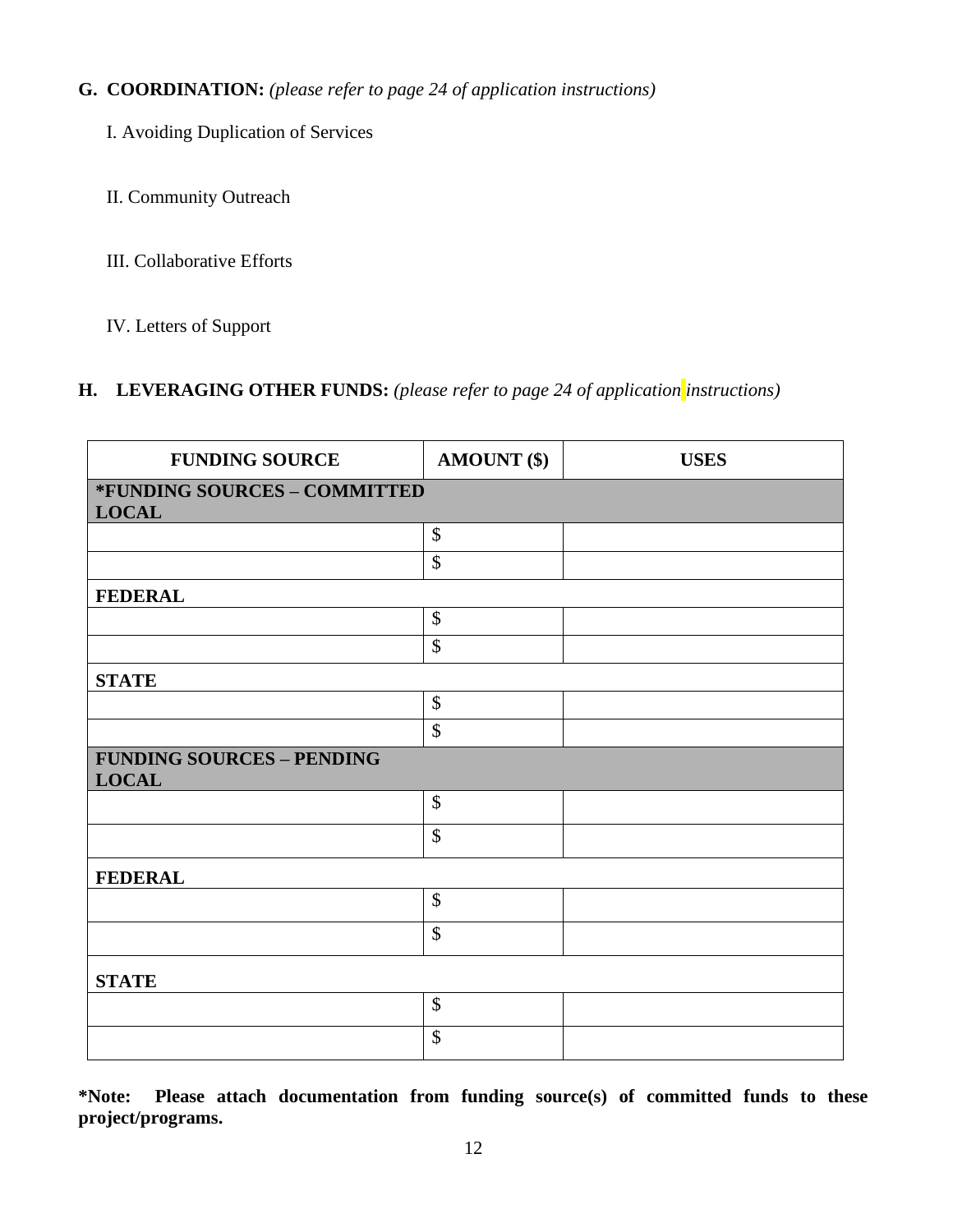## **I. ADDITIONAL SUPPORT DOCUMENTS** *(please refer to page 25 of application instructions)*

**Checklist:** Please mark the forms enclosed in this application. Only submit forms which are relevant to the agency or the program for which this application is written. (Delete irrelevant forms to maintain pagination.)

| Resolution of Application (Required for all applications)                                                                              |
|----------------------------------------------------------------------------------------------------------------------------------------|
| Conflict of Interest Forms from each member of the Board of Directors, including ex officio<br>members (Required for all applications) |
| Conflict of Interest Disclosure Forms (Required, if relevant)                                                                          |
| Conflict of Interest Disclosure Form Attachments (Required, if relevant)                                                               |
| Acknowledgement of CDBG Funded Construction/Rehabilitation Projects (Required, if relevant)                                            |
| Acknowledgement of Lead-Based Paint Requirements (Required, if relevant)                                                               |
| Acknowledgement of Religious Organization Requirements (Required, if relevant)                                                         |
| Construction/Facility Improvement Projects Form (Required, if relevant)                                                                |
| Acquisition Project Form (Required, if relevant)                                                                                       |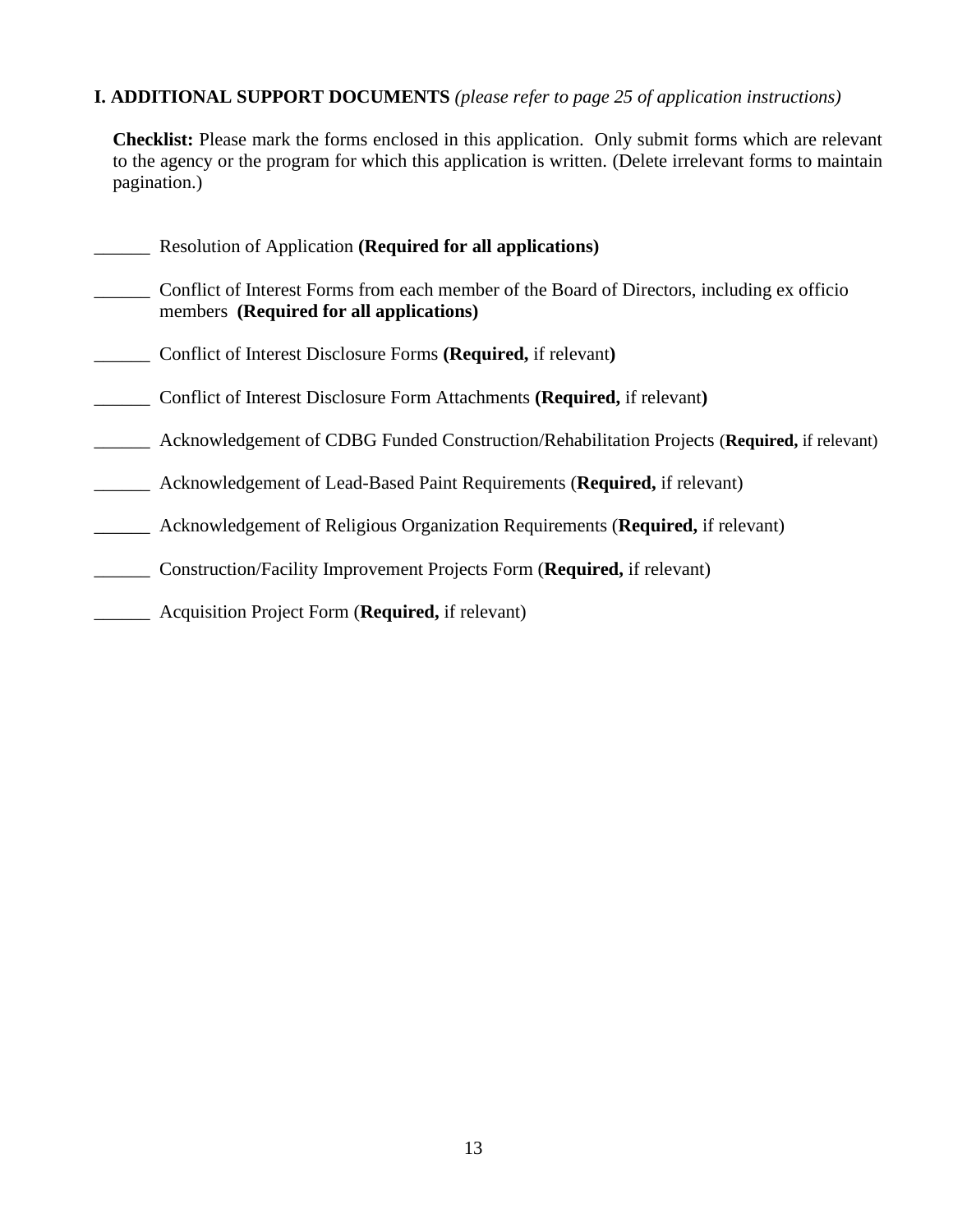## **COMMUNITY DEVELOPMENT BLOCK GRANT (CDBG) Macon-Bibb County - Economic & Community Development Department PROGRAM YEAR 2021 (July 1, 2021 - June 30, 2022)**

## **APPLICATION**

# **RESOLUTION**

| I, the Certifying Representative of                                                                      |
|----------------------------------------------------------------------------------------------------------|
| (Insert Name of Agency)                                                                                  |
| authorize the application for and use of Community Development Block Grant (CDBG) funds as               |
| administered by the Macon-Bibb County Economic and Community Development Department (ECDD)               |
| for the activities described within this proposal and; if awarded funds,<br>(Insert Name)                |
| Executive Director/Chief Officer, of the applicant agency, has approval to execute the program agreement |
| related to the award of CDBG funds and shall implement all contracted activities in a manner to ensure   |
| compliance with all applicable Federal and local laws and regulations.                                   |

### CERTIFYING REPRESENTATIVE

| Signature                                   | Date                    |
|---------------------------------------------|-------------------------|
| <b>Printed Name</b>                         | <b>Telephone Number</b> |
| Title/Position of Certifying Representative |                         |
| WITNESS, BOARD SECRETARY                    |                         |
| Signature                                   | Date                    |
| <b>Printed Name</b>                         | <b>Telephone Number</b> |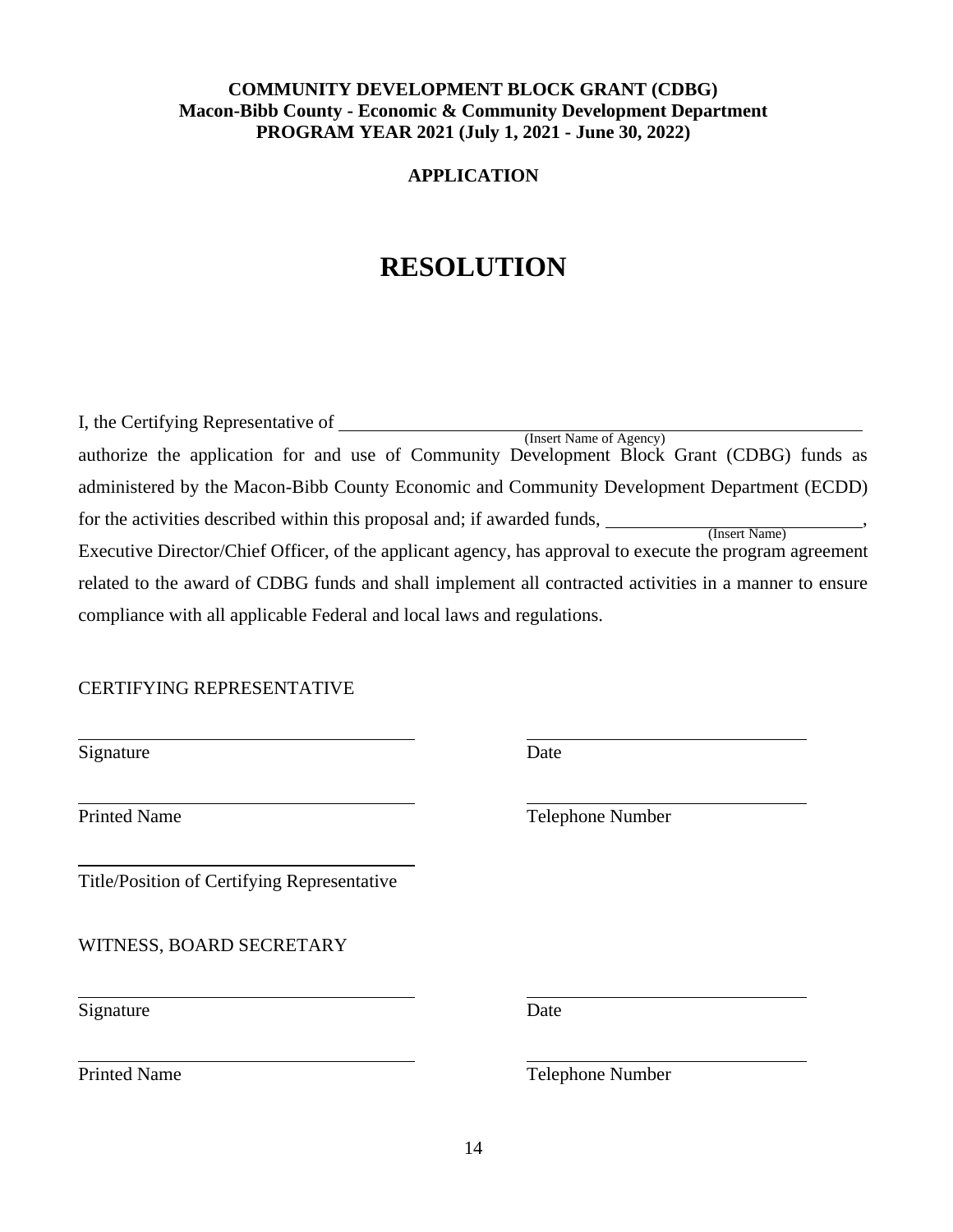## **COMMUNITY DEVELOPMENT BLOCK GRANT (CDBG) Macon-Bibb County - Economic & Community Development Department Program Year 2021 (July 1, 2021 - June 30, 2022)**

#### **APPLICATION**

#### CONFLICT OF INTEREST

Federal Law (24 CFR 570.611) prohibits persons who exercise or who have exercised any functions or responsibilities with respect to the Community Development Block Grant…or who are in the position to participate in a decision making process or to gain inside information with regard to such activities, may obtain a financial interest or benefit from an assisted activity…either for themselves or those whom they have family or business ties, during their tenure or for one year thereafter.

**I hereby certify that the information provided on the Conflict of Interest Disclosure Form(s) is true and accurate to the best of my knowledge. I also certify that to the best of my knowledge and belief, no staff member of the Board of Director's, nor officer of** 

**(agency) is currently, nor has been within one year of the date of this application, employed by the local government, a member of the Economic and Community Development Department, nor an elected official of the local government (Member of Board of Commissioners, Clerk, Judge, etc.)** 

I further attest that no staff member of the Board of Director's, nor officer of the applicant agency, is a business partner or immediate family member of a County employee, a member of the Economic and Community Development Department, or a member of the local government.

Funds requested will not be used to pay the salaries of any of the applicant agency's staff nor will the applicant agency award a subcontract to any individual who is or has been within one year of the date of this application a county employee, a member of the Economic and Community Development Department, or a member of the local government.

| Name:  | $\sim$<br>$\alpha$<br>Signature. |
|--------|----------------------------------|
| Title: | Date                             |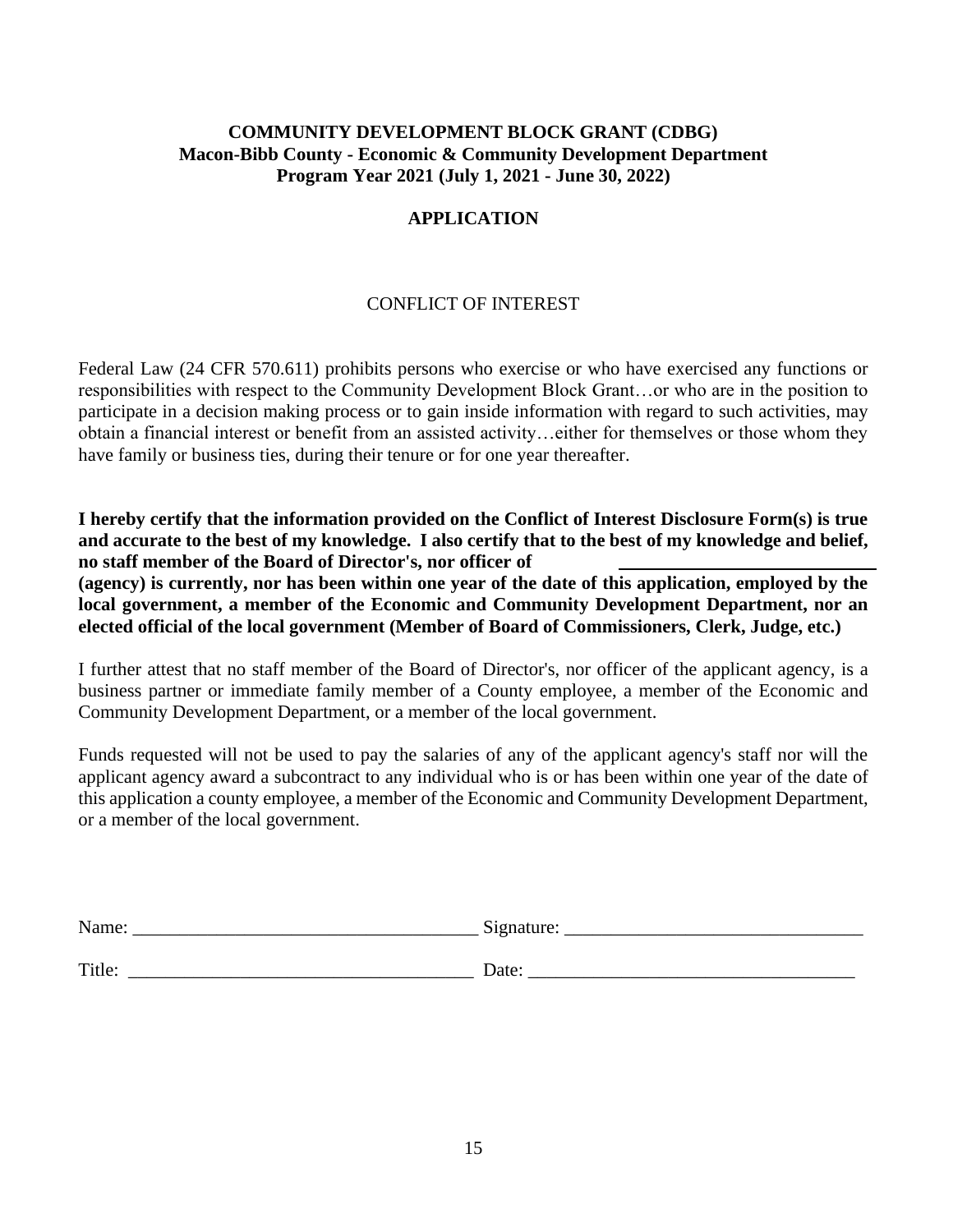#### **CONFLICT OF INTEREST DISCLOSURE FORM**

**Conflict of Interest Regulation**. No persons who exercise or have exercised any functions or responsibilities with respect to activities assisted with federal funds or who are in a position to participate in a decision making process or gain inside information with regard to these activities, may obtain a financial interest or benefit from an assisted activity, or have an interest in any contract, subcontract or agreement with respect thereto, or the proceeds there under, either for themselves or those with whom they have family or business ties, during their tenure or for one year thereafter.

| City, State, Zip: | Contractor/Vendor#: |
|-------------------|---------------------|
| Address:          | Program Client #:   |
| Name:             | Program Name:       |
|                   |                     |

The purpose of this document is to assist in the determination of whether additional restrictions, oversight, or other conditions might be advisable prior to execution of any contract, funding or providing assistance. The term "Conflict Of Interest" refers to situations in which financial or other personal considerations may compromise, or have the appearance of compromising professional judgment in following the rules and regulations of the program. Please **check** the appropriate box for each question and complete the attachment if indicated. This form (with Attachments, if required) must be completed and returned to your Program Representative.

#### **A. Family Relationships:**

Do you have a family member directly or indirectly involved or employed with MACON-BIBB COUNTY that creates a conflict of interest or the appearance of a conflict under the Conflict of Interest Regulation provided above?

 $\square$  YES  $\square$  NO (if YES, please complete Part A of the Attachment)

#### **B. Program Relationships:**

Are you involved in any other activity directly or indirectly with MACON-BIBB COUNTY that may create a conflict of interest or the appearance of a conflict under the Conflict of Interest Regulation provided above?

 $\square$  YES  $\square$  NO (if YES, please complete Part B of the Attachment)

#### **C. Business Relationships:**

Are you or a family member (spouse, child, stepchild, parent, sibling, or domestic partner) involved as an investor, owner, employee, consultant, contractor, or board member with an entity that has a contractual relationship with MACON-BIBB COUNTY to provide goods or services, sponsor development activities and/or receive referrals from MACON-BIBB COUNTY?

 $\square$  YES  $\square$  NO (if YES, please complete Part C of the Attachment)

#### **D. Gifts for Personal Use:**

To the best of your knowledge, have you or your family members accepted gratuity gifts, or special favors from someone that is doing business with or proposing to do business with YOUR ORGANIZATION?

 $\square$  YES  $\square$  NO (if YES, please complete Part D on Attachment)

To the best of your knowledge, have you or your family members made any donations or gifts, or provided special favors to MACON-BIBB COUNTY or any employee of MACON-BIBB COUNTY who exercises or may exercise any functions or responsibility with respect to the activities involving your award, contract or program assistance.

 $\square$  YES  $\square$  NO (if YES, please complete Part D on Attachment)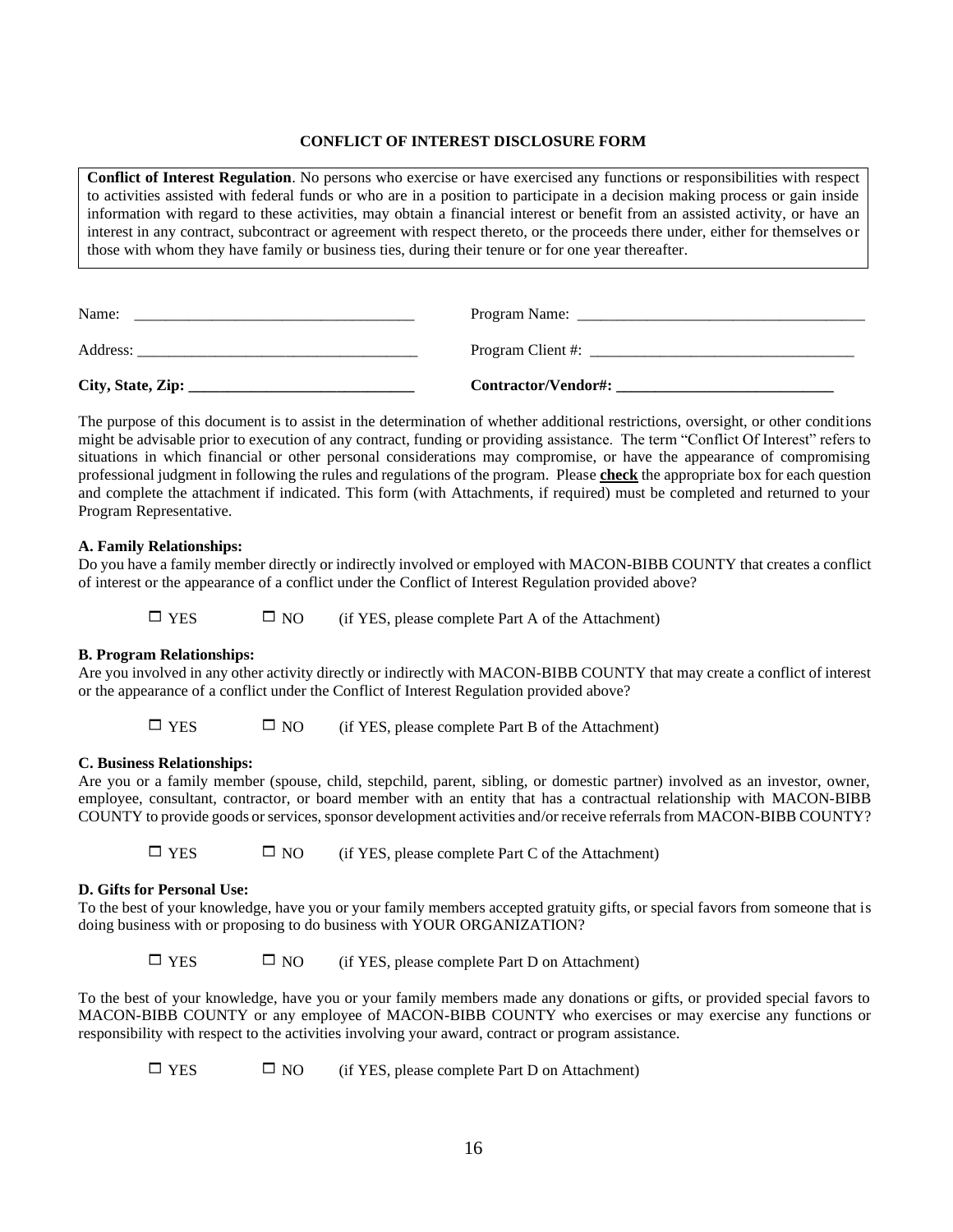#### **E. Legal Proceedings and Debarment**

Have you been involved in any fraud, antitrust or criminal proceedings as a defendant (other than a minor traffic offense) or been debarred, suspended or otherwise excluded by a duly authorized regulatory agency or had a transaction with any such agency terminated for any reason?

 $\square$  YES  $\square$  NO (if YES, please complete Part E on Attachment)

I have read and understand the Conflict of Interest Disclosure Form and have disclosed all information required by this disclosure, if any, in an attached statement. I agree to comply with any conditions or restrictions imposed by the agency to reduce or eliminate actual and/or potential conflicts of interest. I will update this disclosure form promptly if relevant circumstances change. I understand that this Disclosure Form is not a confidential document.

| $\mathbf{r}$ .<br>レー<br>.<br>.<br>. | ---- |
|-------------------------------------|------|
|-------------------------------------|------|

Signature: \_\_\_\_\_\_\_\_\_\_\_\_\_\_\_\_\_\_\_\_\_\_\_\_\_\_\_\_\_\_\_\_ Date: \_\_\_\_\_\_\_\_\_\_\_\_\_\_\_\_\_\_\_\_\_\_\_\_\_\_\_\_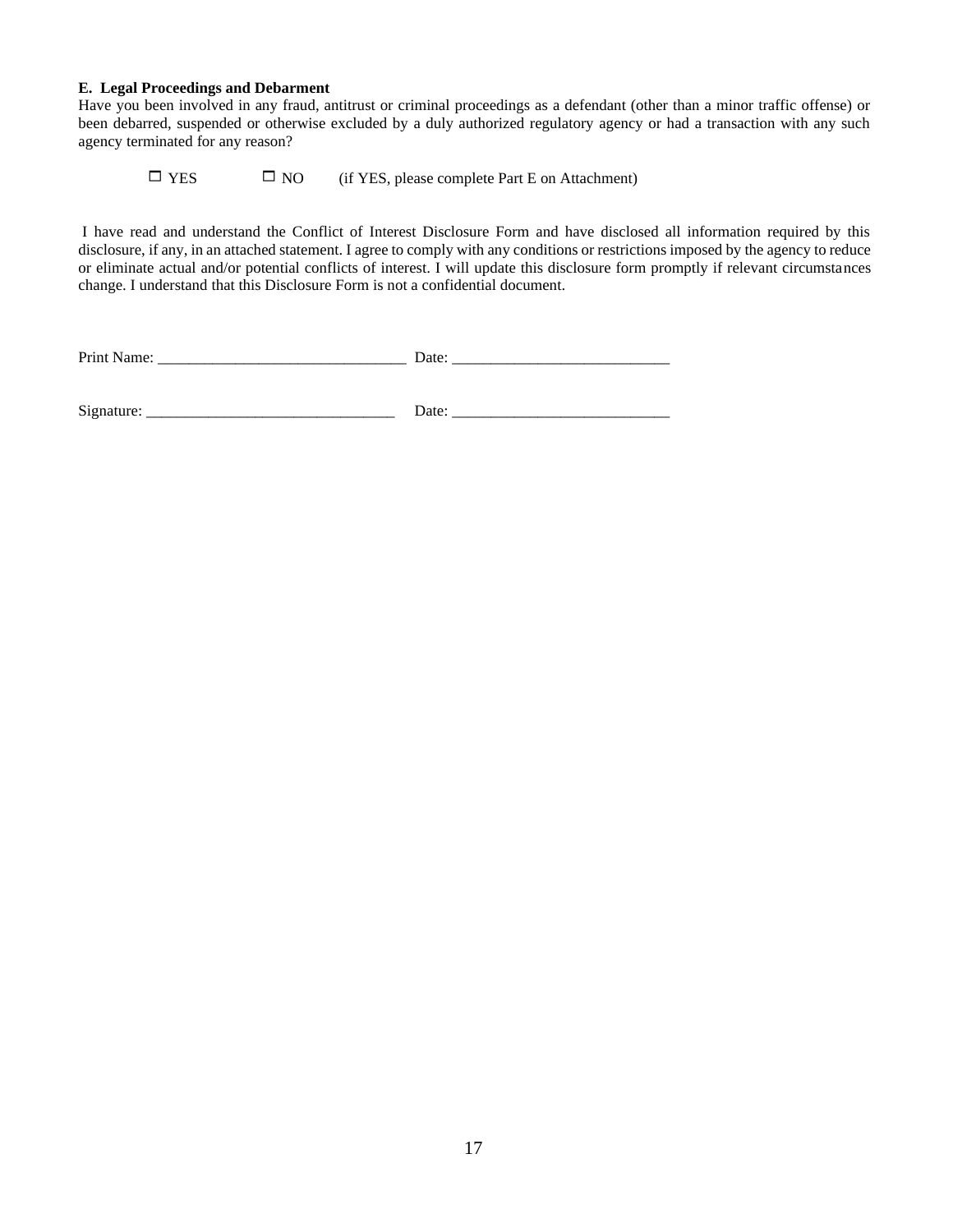#### **CONFLICT OF INTEREST DISCLOSURE FORM ATTACHMENT**

|                                                                   | <b>ALIACHMENI</b>                                                                                                                                                                                                                                                                                                                                                                                                                                                                                                                                                                                                                   |
|-------------------------------------------------------------------|-------------------------------------------------------------------------------------------------------------------------------------------------------------------------------------------------------------------------------------------------------------------------------------------------------------------------------------------------------------------------------------------------------------------------------------------------------------------------------------------------------------------------------------------------------------------------------------------------------------------------------------|
|                                                                   | Conflict of Interest Regulation. No persons who exercise or have exercised any functions or responsibilities with respect<br>to activities assisted with federal funds or who are in a position to participate in a decision-making process or gain inside<br>information with regard to these activities, may obtain a financial interest or benefit from an assisted activity, or have an<br>interest in any contract, subcontract or agreement with respect thereto, or the proceeds there under, either for themselves or<br>those with whom they have family or business ties, during their tenure or for one year thereafter. |
|                                                                   |                                                                                                                                                                                                                                                                                                                                                                                                                                                                                                                                                                                                                                     |
|                                                                   |                                                                                                                                                                                                                                                                                                                                                                                                                                                                                                                                                                                                                                     |
|                                                                   |                                                                                                                                                                                                                                                                                                                                                                                                                                                                                                                                                                                                                                     |
|                                                                   | If you answered YES to any question on the previous page, please complete the relevant section(s) below. If you answered<br>No to All questions, you may discard this attachment. Give your completed form to your Program Representative.                                                                                                                                                                                                                                                                                                                                                                                          |
| PART A: FAMILY RELATIONSHIPS                                      |                                                                                                                                                                                                                                                                                                                                                                                                                                                                                                                                                                                                                                     |
|                                                                   | 1. Name of your family member (s) directly or indirectly involved or employed at MACON-BIBB COUNTY:                                                                                                                                                                                                                                                                                                                                                                                                                                                                                                                                 |
|                                                                   | 2. Do any of your family members work in the program area?                                                                                                                                                                                                                                                                                                                                                                                                                                                                                                                                                                          |
|                                                                   | 3. Are any of your family members elected officials or members of the Local Housing Authority Board of Commissioners?                                                                                                                                                                                                                                                                                                                                                                                                                                                                                                               |
|                                                                   |                                                                                                                                                                                                                                                                                                                                                                                                                                                                                                                                                                                                                                     |
|                                                                   |                                                                                                                                                                                                                                                                                                                                                                                                                                                                                                                                                                                                                                     |
| PART B: PROGRAM RELATIONSHIPS                                     |                                                                                                                                                                                                                                                                                                                                                                                                                                                                                                                                                                                                                                     |
| 1.                                                                | Activities: Name and describe the activity and/or program that you are directly or indirectly involved with:                                                                                                                                                                                                                                                                                                                                                                                                                                                                                                                        |
| 2.<br>information in connection with the activity and/or program? | Have you used the name of YOUR ORGANIZATION, or their resources (facilities, personnel, or equipment), or confidential                                                                                                                                                                                                                                                                                                                                                                                                                                                                                                              |
| $\square$ YES<br>$\square$ NO                                     | if YES, describe the resource used:                                                                                                                                                                                                                                                                                                                                                                                                                                                                                                                                                                                                 |
|                                                                   |                                                                                                                                                                                                                                                                                                                                                                                                                                                                                                                                                                                                                                     |
|                                                                   |                                                                                                                                                                                                                                                                                                                                                                                                                                                                                                                                                                                                                                     |
|                                                                   |                                                                                                                                                                                                                                                                                                                                                                                                                                                                                                                                                                                                                                     |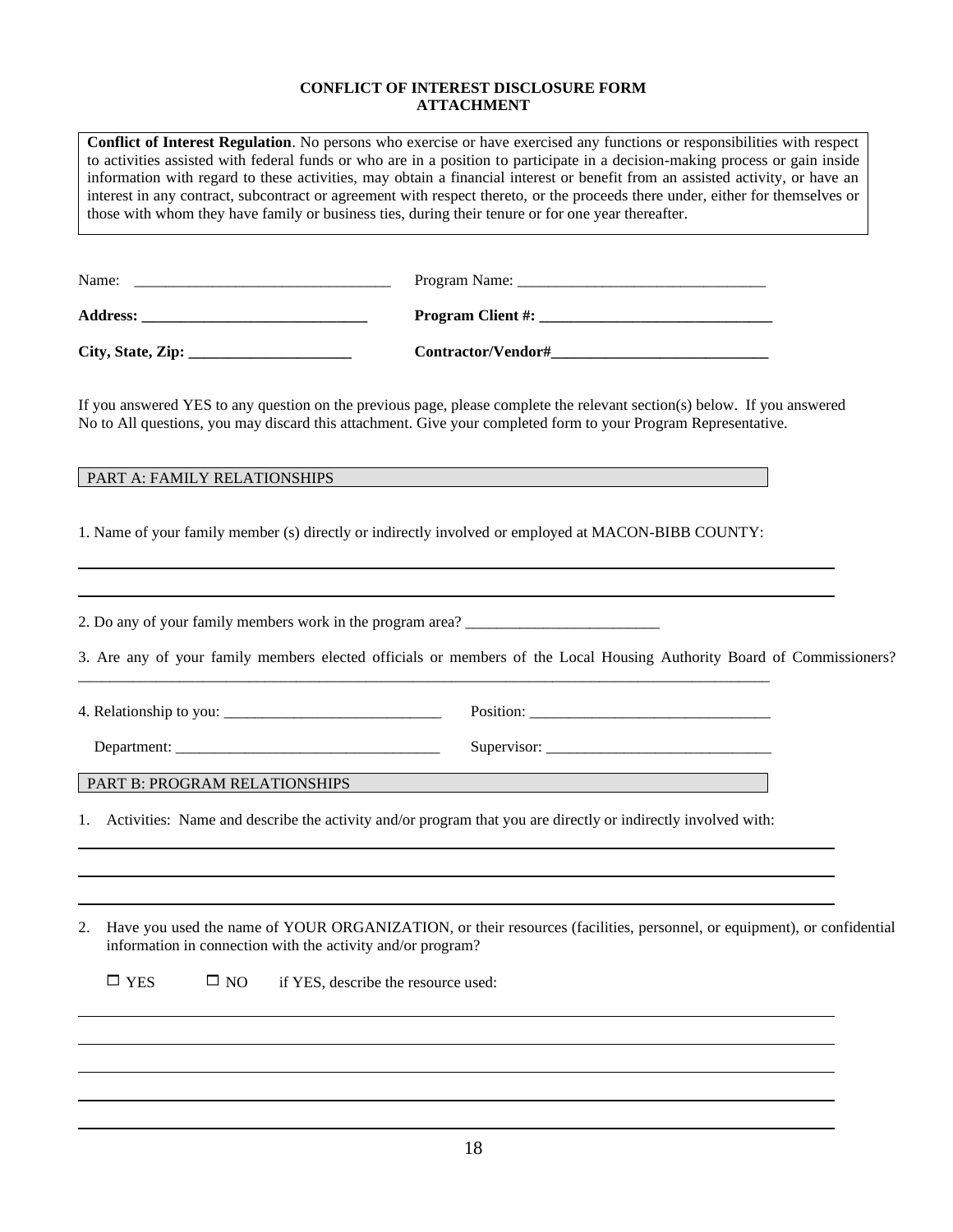#### PART C: BUSINESS RELATIONSHIPS

Please complete this section for each business relationship, or attach a separate explanation of business and research activities.

- 1. Name of business: \_\_\_\_\_\_\_\_\_\_\_\_\_\_\_\_\_\_\_\_\_\_\_\_\_\_\_\_\_\_\_\_\_\_\_\_\_\_\_\_\_\_\_\_\_\_\_\_\_\_\_\_\_\_\_\_\_\_\_\_\_\_\_\_\_\_\_\_\_\_
- 2. Categorize the business' relationship with MACON-BIBB COUNTY.
	- $\Box$  Consultant or advisor
	- $\square$  Research activities
	- $\square$  Business or referrals
	- $\Box$  Other contractual or business relationship

**Briefly, describe the business, or licensing activity:**

3. Have you used YOUR ORGANIZATION's name, resources (facilities, personnel, or equipment), or confidential information in connection with the activity?

| $\square$ YES<br>$\square$ NO | if YES, describe the resource used: |
|-------------------------------|-------------------------------------|
|-------------------------------|-------------------------------------|

- 4. Who is involved with the business? Check all that apply:
	- $\Box$  Yourself

| $-10000$                                          |
|---------------------------------------------------|
| $\Box$ Your family member (name and relationship) |

Describe the position or involvement (check all that apply):

- □ Owner/Investor
- □ Board Member
- $\square$  Employee/Manager
- $\Box$  Other

5. Are you receiving any type of compensation? No Yes: If yes, describe \_\_\_\_\_\_\_\_\_\_\_\_\_\_\_\_\_\_\_\_\_\_\_\_\_\_\_\_\_\_\_

| 6. Who at YOUR ORGANIZATION oversees the relationship with this business? |  |
|---------------------------------------------------------------------------|--|
|---------------------------------------------------------------------------|--|

Name: \_\_\_\_\_\_\_\_\_\_\_\_\_\_\_\_\_\_\_\_\_\_\_\_\_\_\_\_\_\_\_\_\_\_\_\_\_ Title: \_\_\_\_\_\_\_\_\_\_\_\_\_\_\_\_\_\_\_\_\_\_\_\_\_\_\_\_\_\_\_\_\_\_\_\_\_\_\_\_\_

| $\mathbf{\bar{r}}$<br>Depar .<br>.                                                                                                                                                                                                                                                                                                                                                                                                                                                     | $\sim$ |
|----------------------------------------------------------------------------------------------------------------------------------------------------------------------------------------------------------------------------------------------------------------------------------------------------------------------------------------------------------------------------------------------------------------------------------------------------------------------------------------|--------|
| $\begin{array}{cccccccccccccc} \multicolumn{4}{c}{} & \multicolumn{4}{c}{} & \multicolumn{4}{c}{} & \multicolumn{4}{c}{} & \multicolumn{4}{c}{} & \multicolumn{4}{c}{} & \multicolumn{4}{c}{} & \multicolumn{4}{c}{} & \multicolumn{4}{c}{} & \multicolumn{4}{c}{} & \multicolumn{4}{c}{} & \multicolumn{4}{c}{} & \multicolumn{4}{c}{} & \multicolumn{4}{c}{} & \multicolumn{4}{c}{} & \multicolumn{4}{c}{} & \multicolumn{4}{c}{} & \multicolumn{4}{c}{} & \multicolumn{4}{c}{} & \$ |        |

\_\_\_\_\_\_\_\_\_\_\_\_\_\_\_\_\_\_\_\_\_\_\_\_\_\_\_\_\_\_\_\_\_\_\_\_\_\_\_\_\_\_\_\_\_\_\_\_\_\_\_\_\_\_\_\_\_\_\_\_\_\_\_\_\_\_\_\_\_\_\_\_\_\_\_\_\_\_\_\_\_\_\_\_\_\_\_\_\_\_\_\_\_\_\_\_\_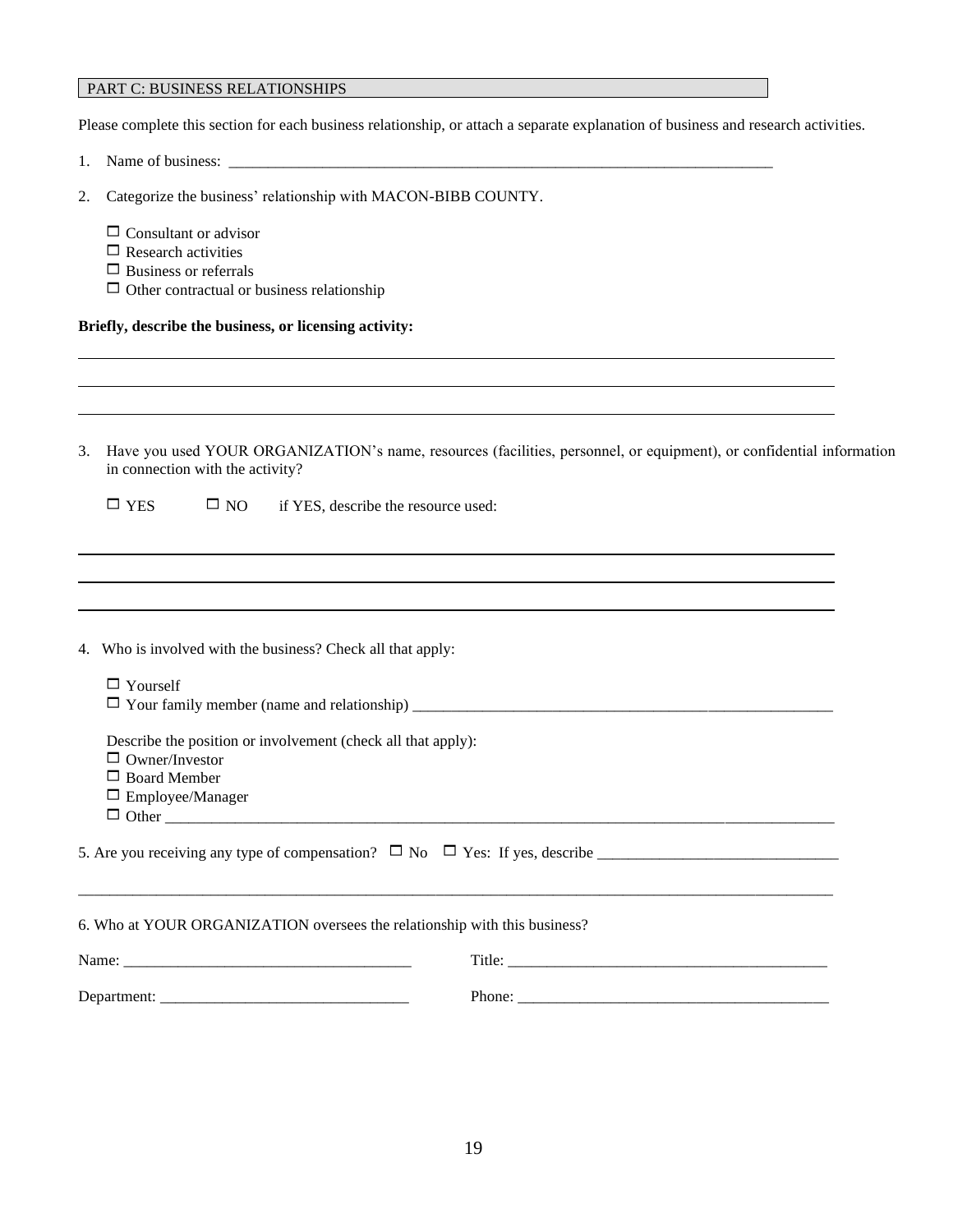#### PART D: GIFTS FOR PERSONAL USE:

1. What was the dollar value of the gift (s) you or your family member received or donated?

\_\_\_\_\_\_\_\_\_\_\_\_\_\_\_\_\_\_\_\_\_\_\_\_\_\_\_\_\_\_\_\_\_\_\_\_\_\_\_\_\_\_\_\_\_\_\_\_\_\_\_\_\_\_\_\_\_\_\_\_\_\_\_\_\_\_\_\_\_\_\_\_\_\_\_\_\_\_\_\_\_\_\_\_\_\_\_\_\_\_\_\_\_\_

- 2. Who was the donor or donee of the gift?
- 3. What is the donor's or donee's relationship with MACON-BIBB COUNTY?

#### PART E: LEGAL PROCEEDINGS AND DEBARMENT

Describe any legal proceedings or debarment situations: \_\_\_\_\_\_\_\_\_\_\_\_\_\_\_\_\_\_\_\_\_\_\_\_\_\_\_\_\_\_\_\_\_\_\_\_\_\_\_\_\_\_\_\_\_\_\_\_\_\_\_\_

Print Name: \_\_\_\_\_\_\_\_\_\_\_\_\_\_\_\_\_\_\_\_\_\_\_\_\_\_\_\_\_\_\_\_\_\_\_\_\_\_\_\_\_ Date: \_\_\_\_\_\_\_\_\_\_\_\_\_\_\_\_\_\_\_\_\_\_\_\_\_\_\_

Signature: \_\_\_\_\_\_\_\_\_\_\_\_\_\_\_\_\_\_\_\_\_\_\_\_\_\_\_\_\_\_\_\_\_\_\_\_\_\_\_\_\_\_ Date: \_\_\_\_\_\_\_\_\_\_\_\_\_\_\_\_\_\_\_\_\_\_\_\_\_\_\_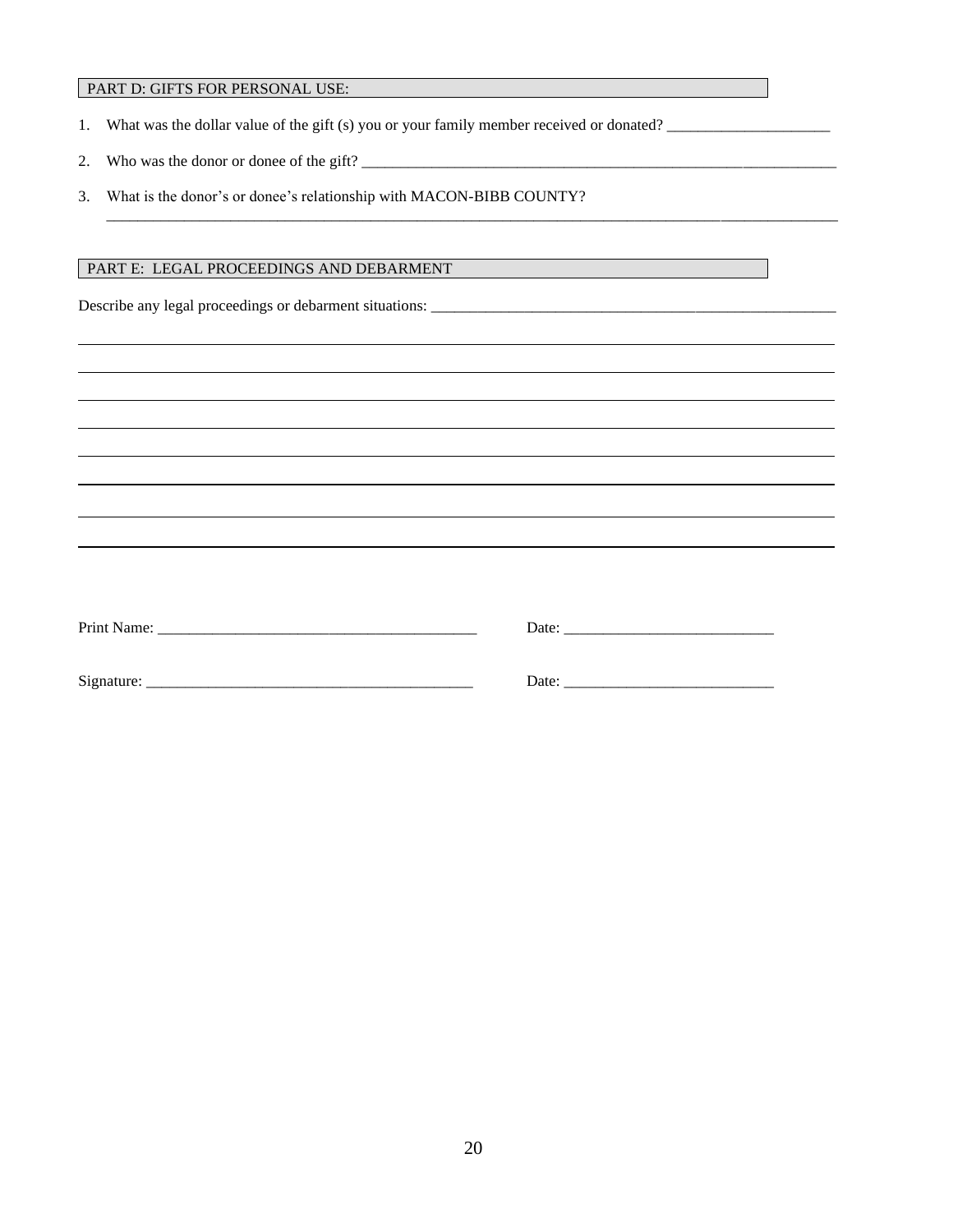#### **ACKNOWLEDGEMENT OF CDBG FUNDED CONSTRUCTION/REHABILITATION PROJECTS**

If the applicant anticipates using CDBG funds for construction or rehabilitation, the following Federal and Local government requirements must be acknowledged:

1. All construction or rehabilitation plans and specifications for the project must be approved by the department of Planning and Zoning, Inspection and Fees, and Fire (if applicable). If the project affects a building listed or eligible for listing on the National Register of Historic Places, all plans and specifications must be approved by the Historic Preservation Review Person in accordance with the Memorandum of Understanding with the State Historic Preservation Office, the Local government, and the Macon Heritage Foundation.

2. The local government shall not be obligated to pay any funds to the project prior to the completion by the local government of an environmental review of the projects, and said review is approved by any government agencies as may be required by law.

3. This applicant will assure all wages paid to construction workers by it or its subcontractors are in compliance with federal, state, and local labor requirements. The applicant agrees to include in the construction bid specifications in connection with this agreement and the applicable Federal Wage Determination assigned to this project by HUD. The applicant must also inform his contractor/subcontractor that they will be required to submit documents after an ECDD-conducted preconstruction conference and prior to construction. Weekly and/or monthly reports must be submitted thereafter, as required by the federal government.

4. The applicant agrees to comply with, and to assume that its subcontractors comply with the 2 CFR Grant and Agreements Part 200 Uniform Guidance Subparts A-E for programs funded in whole or in part by CDBG funds, with 2 CFR Grant and Agreements Part 200 Uniform Guidance Subpart D for the procurement of supplies, equipment, construction and services, and with 2 CFR Grant and Agreements Part 200 Uniform Guidance Subpart E.

5. Pursuant to Section 109 of the Act, the applicant specifically agrees that no person shall be denied the benefits of the program on the grounds of race, color, sex, religion or national origin.

6. The applicant agrees, on its own behalf and on the behalf of its contractors and subcontractors, to take affirmative action attempting to employ low income and minority persons, as mandated by law.

7. As required by 2 CFR Grant and Agreements Part 200 Uniform Guidance Subpart D, professional services must be competitively selected. The competitive selection process must include: a public advertisement, issuance of a request for proposal and a competitive review based on uniform criteria. Selection criteria must consider the basic qualifications, professional competence, experience and suitability of each firm. Fees for professional services must be requested as a fixed sum and not stated as a percentage of construction costs.

8. All documents, bid specifications, notices and construction drawings must be submitted for review and approval of the Economic and Community Development Department prior to public advertisement.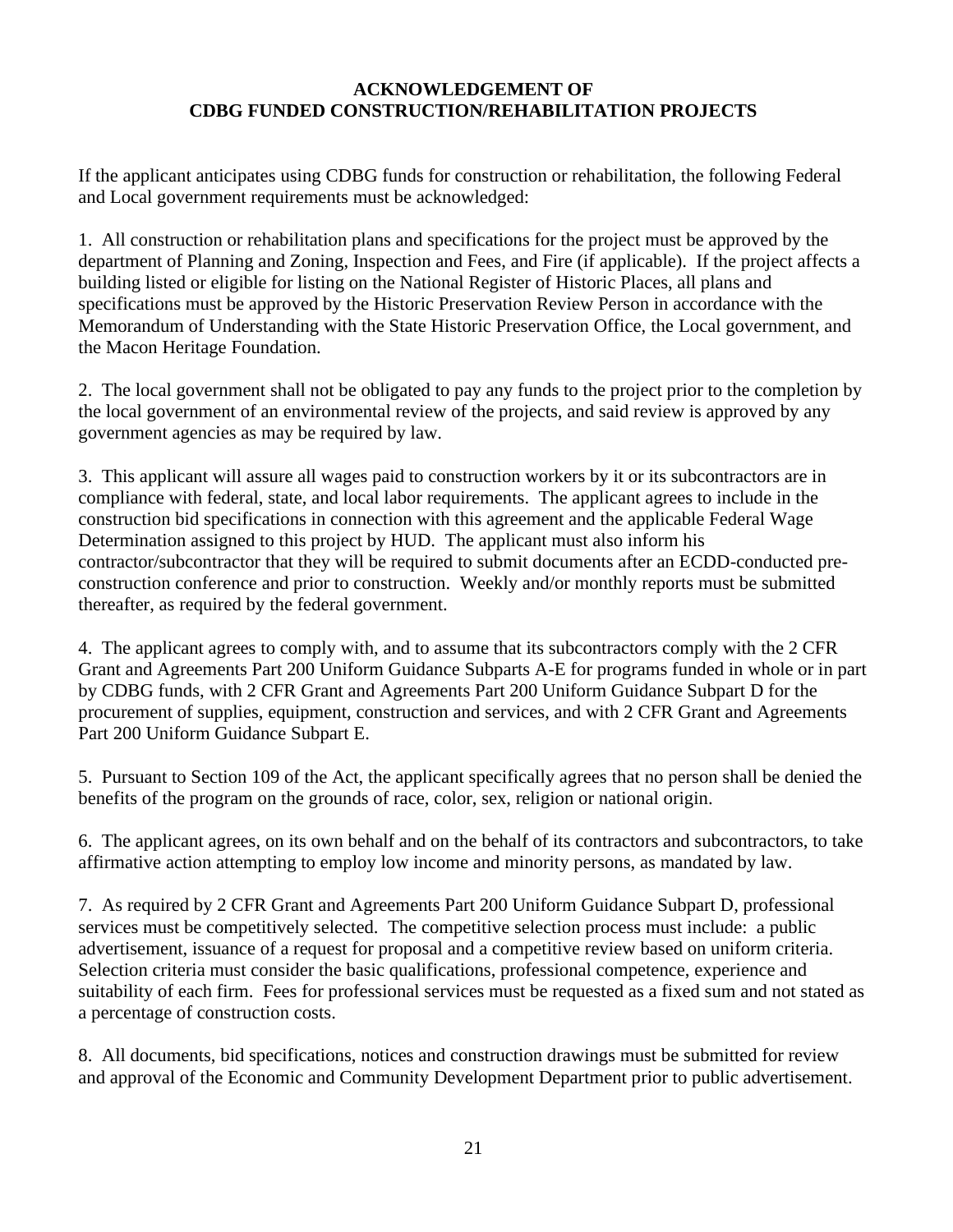9. The bidding process for construction contracts must include a formal advertisement, published in The Macon Telegraph and at least one of the following minority owned newspapers: the Middle Georgia Informer or ¿Que Pasa? In order to assure compliance with this section, the Economic and Community Development Department will be responsible for the advertisements. The expense of such advertisements shall be a part of the overall project expense.

10. All bid openings shall be held at the local government's Purchasing Department.

11. The applicant agrees to submit to the Economic and Community Development Department all documentation of the steps followed in the selection of professional services and construction contracts.

12. The applicant agrees to specify a time of completion and include a liquidated damage clause in all construction contracts. Cost plus a percentage of costs, and percentage of construction costs contracts will not be permitted.

13. If the applicant is awarded CDBG funds, other conditions and requirements will be specified in the funding agreement.

14. The applicant agrees that it will not start construction until an official "Notice to Proceed" has been issued.

15. Pursuant to 570.608 of the CDBG regulations and the provisions in the Housing and Community Development Act of 1987, the applicant agrees to comply with the inspection, notification, testing and abatement procedures concerning lead-based paint.

I HEREBY ACKNOWLEDGE THAT I HAVE READ THE SPECIFIC REQUIREMENTS CONTAINED IN THIS ATTACHMENT "A", AND THAT ELIGIBILITY OF MY ORGANIZATION'S PROJECT DEPENDS UPON COMPLIANCE WITH THE REQUIREMENTS CONTAINED IN THIS ATTACHMENT.

SIGNATURE DATE

\_\_\_\_\_\_\_\_\_\_\_\_\_\_\_\_\_\_\_\_\_\_\_\_\_\_\_\_\_\_\_\_\_\_\_\_\_\_ \_\_\_\_\_\_\_\_\_\_\_\_\_\_\_\_\_\_\_\_\_\_\_\_\_\_\_\_\_\_\_\_\_\_\_\_\_\_\_\_\_

\_\_\_\_\_\_\_\_\_\_\_\_\_\_\_\_\_\_\_\_\_\_\_\_\_\_\_\_\_\_\_\_\_\_\_\_\_\_\_\_\_\_\_\_\_\_\_\_\_\_\_\_\_\_\_\_\_\_\_\_\_\_\_\_\_\_\_\_\_\_\_\_\_\_\_\_\_\_\_\_\_\_\_ NAME / TITLE OF SIGNATURE

\_\_\_\_\_\_\_\_\_\_\_\_\_\_\_\_\_\_\_\_\_\_\_\_\_\_\_\_\_\_\_\_\_\_\_\_\_\_\_\_\_\_\_\_\_\_\_\_\_\_\_\_\_\_\_\_\_\_\_\_\_\_\_\_\_\_\_\_\_\_\_\_\_\_\_\_\_\_\_\_\_\_\_ NAME OF ORGANIZATION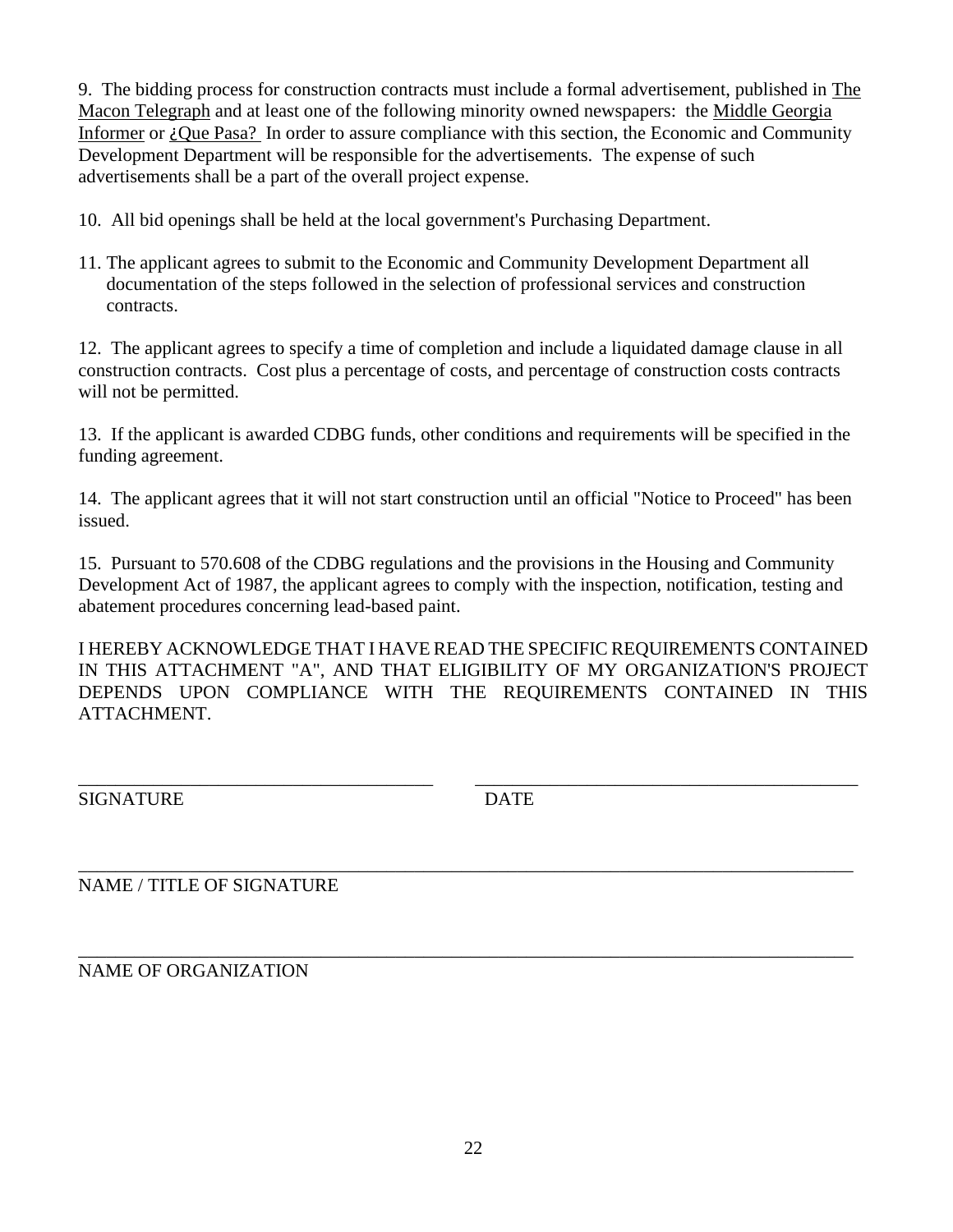#### **ACKNOWLEDGEMENT OF LEAD BASED PAINT REQUIREMENTS (24 CFR 35)**

#### 1. APPLICABILITY

- a. CDBG funded housing activities involving construction, purchase and rehabilitation must comply with U.S. Department of Housing and Urban Development guidelines for the evaluation and control of lead-based paint hazards in housing, dated September 15, 1999.
- b. The following housing rehabilitation activities are excepted:
	- (1) Emergency repairs (but no lead based related emergency repairs).
	- (2) Weatherization
	- (3) Water and/or sewer hookups
	- (4) Installation of security devices
	- (5) Facilitation of tax exempt bond issuances for funds
	- (6) Other single-purpose activities that do not include physical repairs or remodeling of applicable surfaces.
	- (7) Other activities that do not involve applicable surfaces and do not exceed \$5,000.00 per unit.

#### 2. INSPECTION AND TESTING REQUIREMENTS

- a. The recipient shall be required to test the lead content of chewable surfaces of an apartment building to be rehabilitated, if there is a family residing in one of the units with a child under seven years of age with an identifiable elevated blood level condition (concentration of lead in the blood of 25 micrograms per deciliter or greater) and the building was constructed prior to 1978.
- b. Chewable surfaces are defined as all exterior surfaces of a residential structure, up to five feet from the floor or ground, such as a wall, stairs, deck, porch, railing, windows, or doors that are readily accessible to children under seven years of age, and all interior surfaces of a residential structure.
- c. Lead content shall be tested by using an x-ray fluorescence analyzer or other method approved by HUD. Test readings of 1 mg per cm² or higher shall be considered positive for presence of lead based paint.

### 3. REQUIRED TREATMENT

a. Treatment of lead based paint conditions must be included as part of the proposed rehabilitation work. All chewable surfaces in any room found to contain lead based paint must be treated before final inspection and approval of work. Similarly, all exterior chewable surfaces must be treated when they are found to contain lead based paint.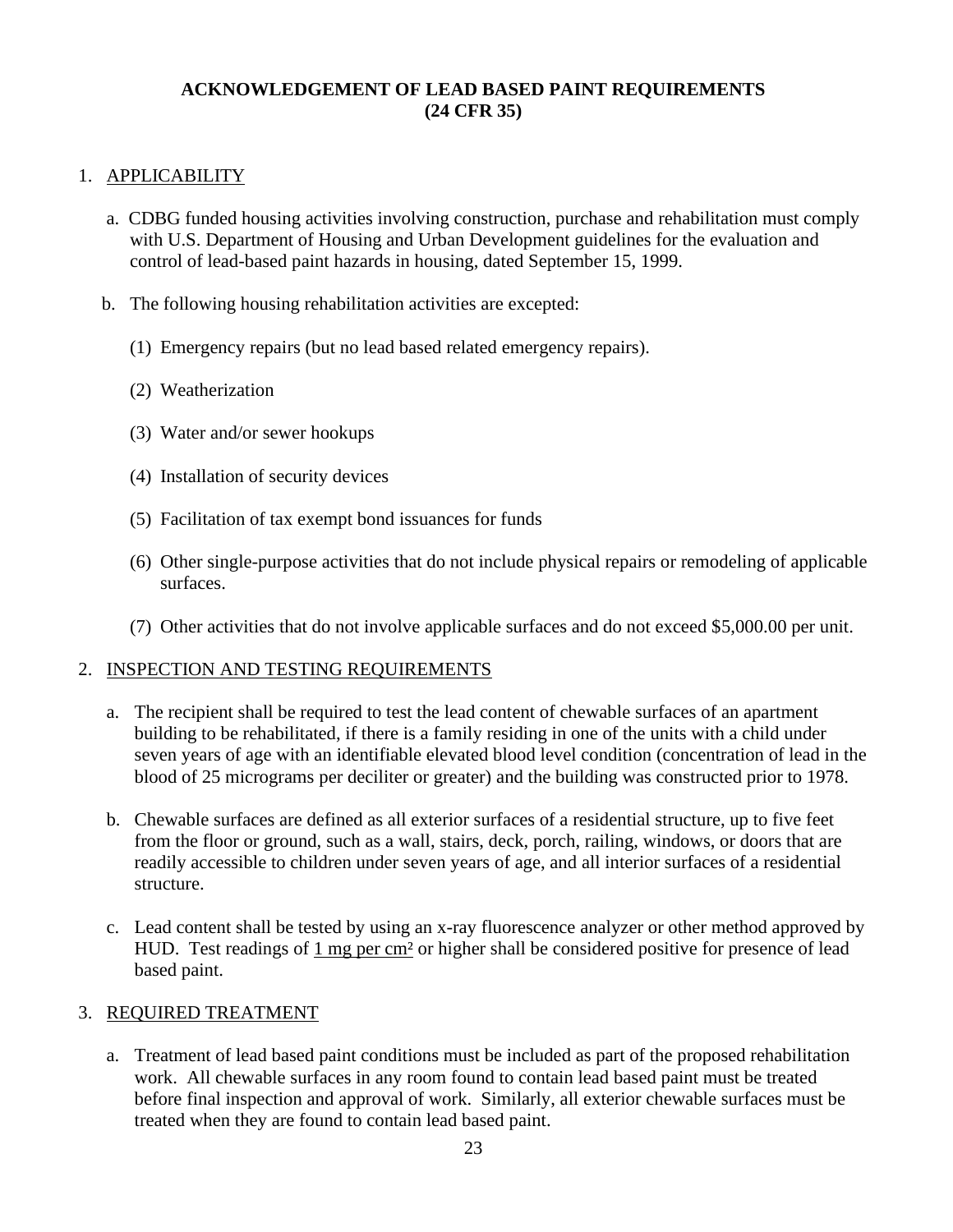- b. Minimum treatment involves covering or removing the painted surface. Washing and repainting without thorough removal or covering does not constitute adequate treatment.
- c. Covering can be achieved by adding a layer of gypsum wallboard or fiberglass cloth barrier. Depending on the wall condition, permanently attached, non-strippable wallpaper may be applied. Covering or replacing trim surfaces is also permitted.
- d. Removal can be accomplished by scraping, heat treatment (infra-red or coil type heat guns) or chemicals. Machine sanding and propane torch use are not allowed.

I HEREBY ACKNOWLEDGE THAT I HAVE READ THE SPECIFIC REQUIREMENTS FOR LEAD BASED PAINT CONTAINED IN THIS ATTACHMENT, AND UNDERSTAND THAT MY ORGANIZATION'S PROJECT ELIGIBILITY DEPENDS UPON COMPLIANCE WITH THE REQUIREMENTS CONTAINED IN THIS ATTACHMENT.

\_\_\_\_\_\_\_\_\_\_\_\_\_\_\_\_\_\_\_\_\_\_\_\_\_\_\_\_\_\_\_\_\_\_\_\_\_\_\_\_\_\_\_\_\_\_\_\_\_\_\_\_\_\_\_\_\_\_\_\_\_\_\_\_\_\_\_\_\_\_\_\_\_\_\_\_\_\_\_\_\_\_\_

\_\_\_\_\_\_\_\_\_\_\_\_\_\_\_\_\_\_\_\_\_\_\_\_\_\_\_\_\_\_\_\_\_\_\_\_\_\_\_\_\_\_\_\_\_\_\_\_\_\_\_\_\_\_\_\_\_\_\_\_\_\_\_\_\_\_\_\_\_\_\_\_\_\_\_\_\_\_\_\_\_\_\_

SIGNATURE DATE

\_\_\_\_\_\_\_\_\_\_\_\_\_\_\_\_\_\_\_\_\_\_\_\_\_\_\_\_\_\_\_\_\_\_\_\_\_\_\_\_\_ \_\_\_\_\_\_\_\_\_\_\_\_\_\_\_\_\_\_\_\_\_\_\_\_\_\_\_\_\_\_\_\_\_\_\_\_\_\_\_

NAME / TITLE OF SIGNATOR

NAME OF ORGANIZATION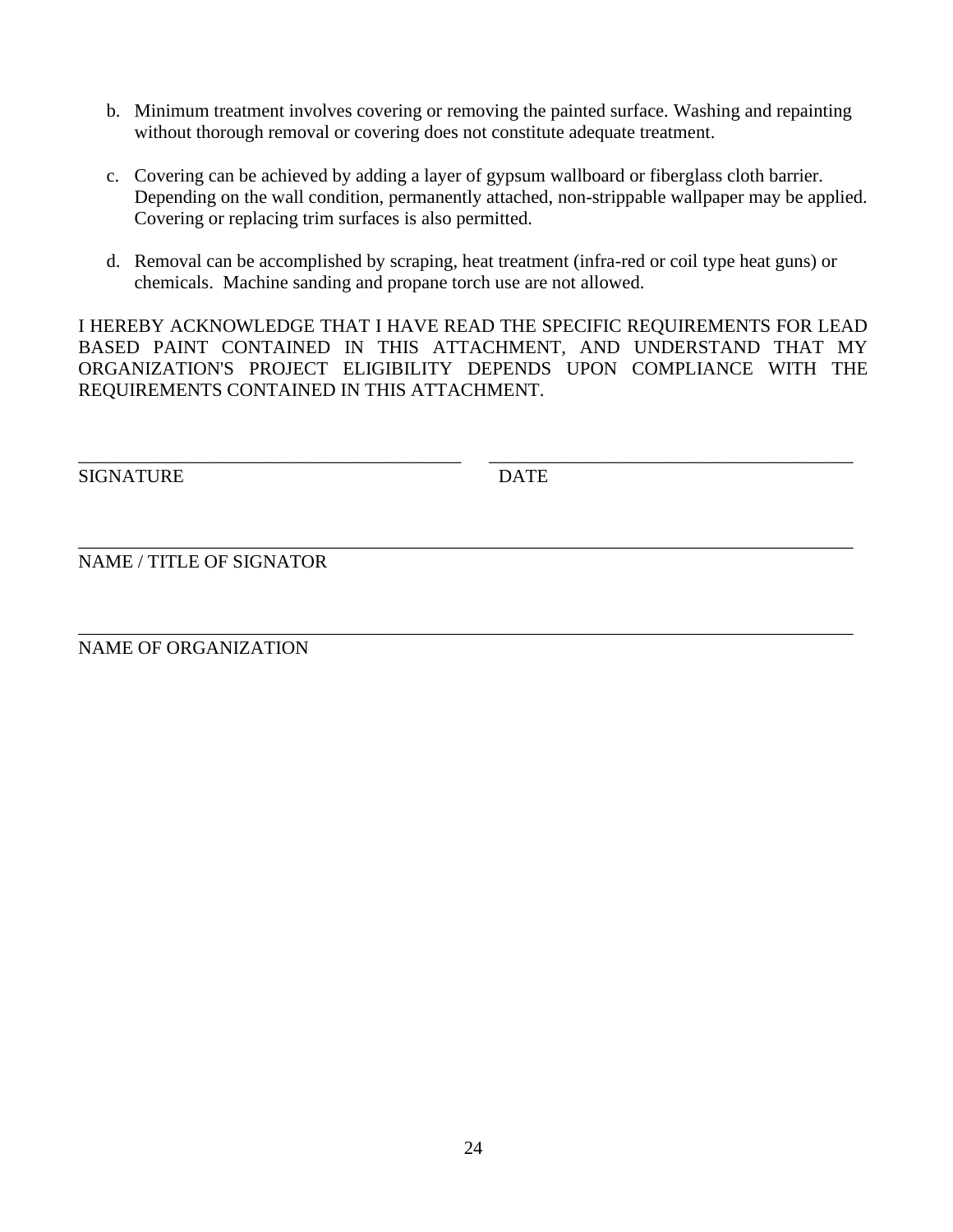## **ACKNOWLEDGEMENT OF RELIGIOUS ORGANIZATION REQUIREMENTS**

- 1. In accordance with the First Amendment of the United States Constitution "church/state principles set forth at 24 CFR 570.200," - CDBG assistance may not, as a general rule, be provided to primarily religious entities for any activities, including secular activities.
- 2. The following restrictions and limitations therefore apply to the use of CDBG funds by any provider which represents that it is, or may be deemed to be, a religious or denominational institution or an organization operated for religious purposes which are supervised or controlled by, or operates in conjunction with, a religious or denominational institution or organization.
- 3. Any religious entity that applies for and is granted CDBG funds for public service must agree to the following:
	- a. It will not discriminate against any employee or applicant for employment on the basis of religion and will not limit employment or give preference in employment to persons on the basis of religion;
	- b. It will not discriminate against any person applying for such public services on the basis of religion and will not limit such services or give preference to persons on the basis of religion;
	- c. It will provide no religious instruction or counseling, conduct no religious worship or service, engage in no religious proselytizing, and exert no other religious influence in the provision of such public services;
	- d. CDBG funds may not be used for the acquisition of property or the construction or rehabilitation (including historic preservation or removal of architectural barriers) or structures to be used for religious purposes or which will otherwise promote religious interests.
- 4. CDBG funds may be used to rehabilitate buildings owned by primarily religious entities which are to be used for a wholly secular purpose under the following conditions:
	- a. The building (or portion thereof) that is to be improved with CDBG assistance has been leased to an existing or newly established wholly secular entity (which may be an entity established by the religious entity);
	- b. The CDBG assistance is provided to the lessee (and not to the lessor) to make improvements;
	- c. The leased premises will be used exclusively for secular purposes available to all persons regardless of religious affiliation;
	- d. The lease payments do not exceed fair market value of the premises as they were before the improvements were made;
	- e. The portion of the cost of any improvements that also serve a non-leased portion of the building will be allocated to and paid by the lessor;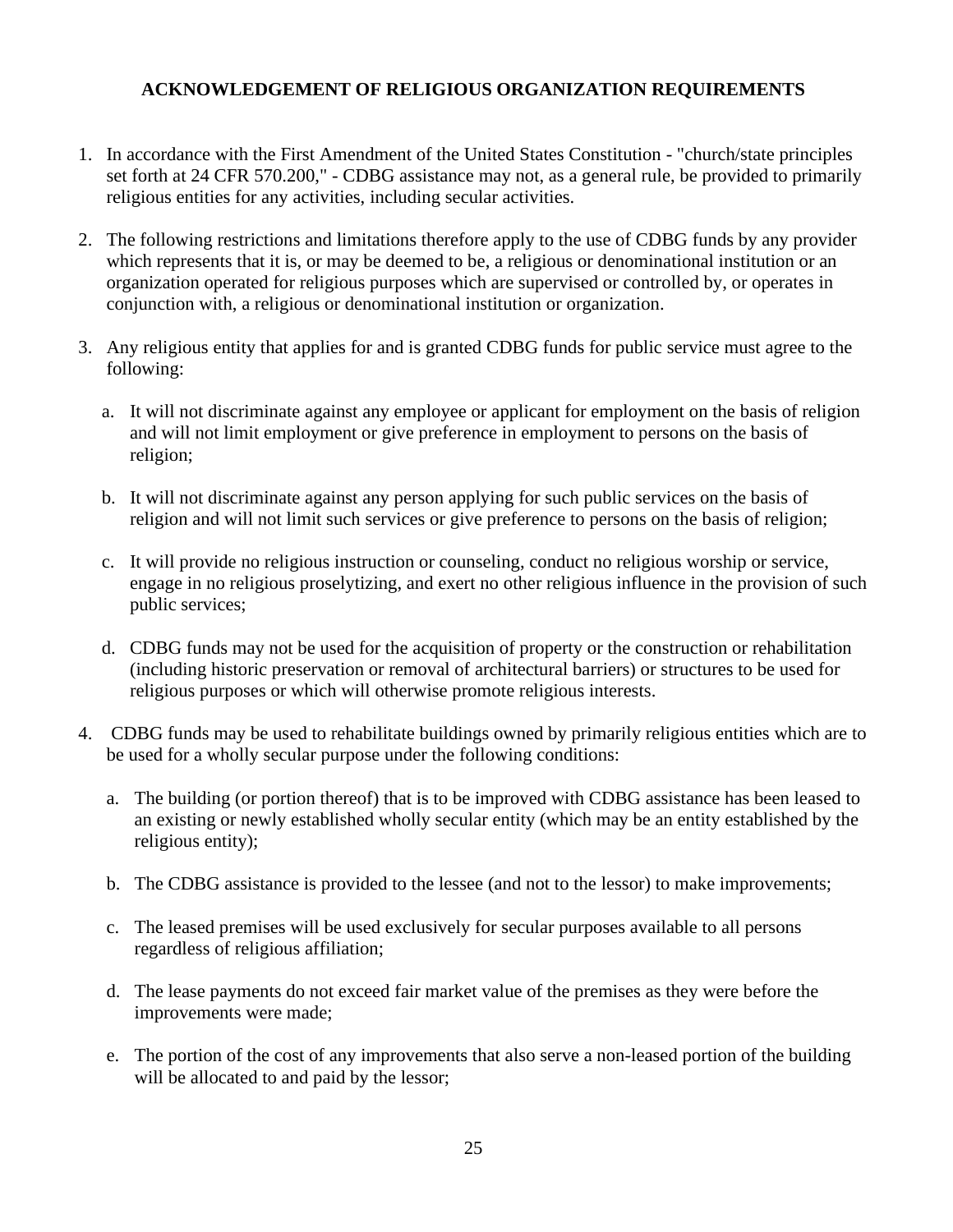- f. The lessor enters into a binding agreement that unless the lessee, or a qualified successor lessee, retains the use of the leased premises for a wholly secular purpose for at least the useful life of the improvements, the lessor will pay to the lessee an amount equal to the residual value of the improvements;
- g. The lessee must remit the amount received from the lessor to the recipient or sub-recipient from which the CDBG funds were derived.

I HEREBY ACKNOWLEDGE THAT I HAVE READ THE SPECIFIC REQUIREMENTS CONTAINED IN THIS ATTACHMENT "C", AND THAT ELIGIBILITY OF MY ORGANIZATION'S PROJECT DEPENDS UPON COMPLIANCE WITH THE REQUIREMENTS CONTAINED IN THIS ATTACHMENT.

\_\_\_\_\_\_\_\_\_\_\_\_\_\_\_\_\_\_\_\_\_\_\_\_\_\_\_\_\_\_\_\_\_\_\_\_\_\_\_\_\_\_\_\_ \_\_\_\_\_\_\_\_\_\_\_\_\_\_\_\_\_\_\_\_\_\_\_\_\_\_\_\_\_\_\_\_\_\_\_\_

\_\_\_\_\_\_\_\_\_\_\_\_\_\_\_\_\_\_\_\_\_\_\_\_\_\_\_\_\_\_\_\_\_\_\_\_\_\_\_\_\_\_\_\_\_\_\_\_\_\_\_\_\_\_\_\_\_\_\_\_\_\_\_\_\_\_\_\_\_\_\_\_\_\_\_\_\_\_\_\_\_\_\_

\_\_\_\_\_\_\_\_\_\_\_\_\_\_\_\_\_\_\_\_\_\_\_\_\_\_\_\_\_\_\_\_\_\_\_\_\_\_\_\_\_\_\_\_\_\_\_\_\_\_\_\_\_\_\_\_\_\_\_\_\_\_\_\_\_\_\_\_\_\_\_\_\_\_\_\_\_\_\_\_\_\_\_

SIGNATURE DATE

NAME / TITLE OF SIGNATURE

NAME OF ORGANIZATION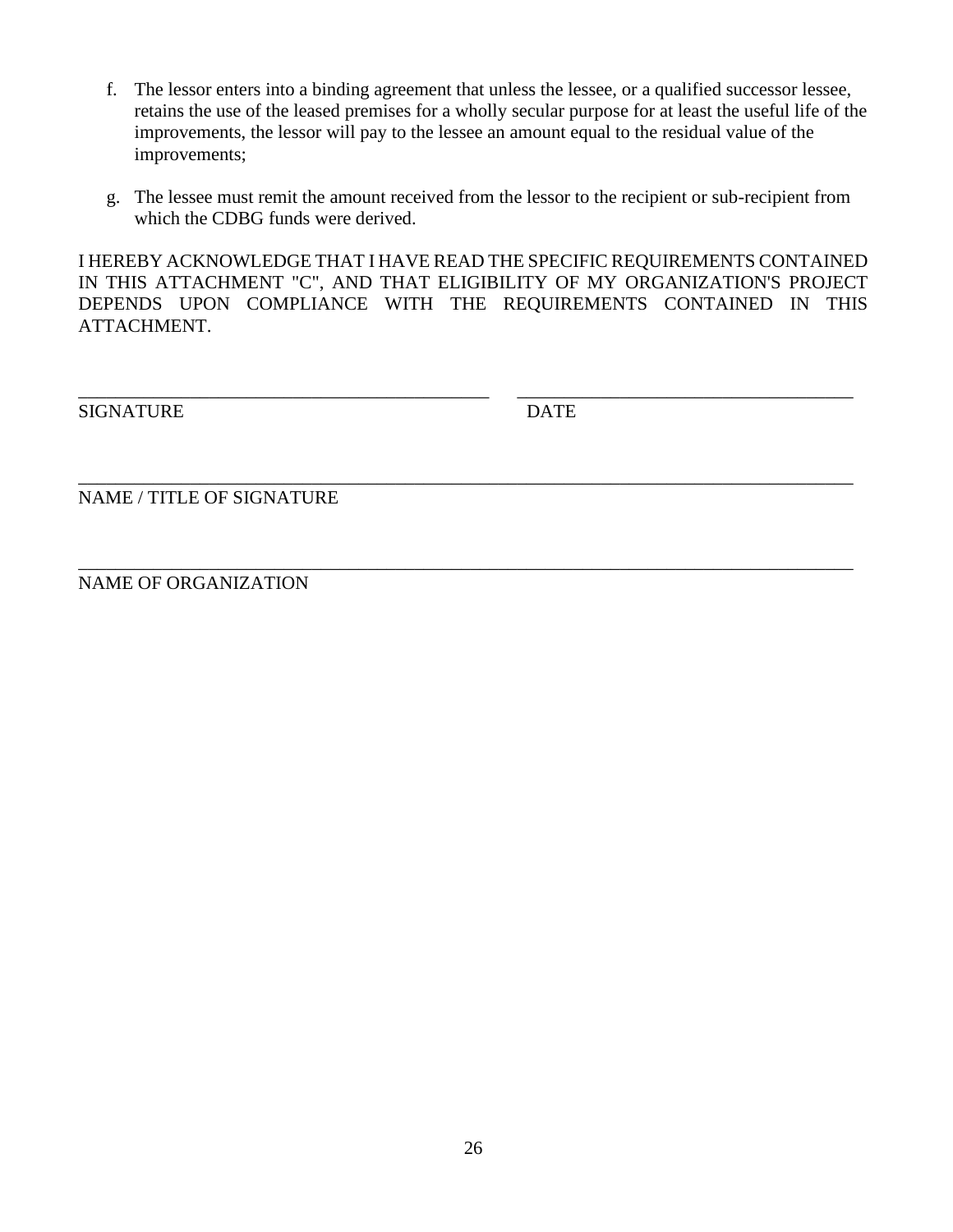### **CONSTRUCTION/FACILITY IMPROVEMENT PROJECT**

Complete this page if funds will be used for construction projects.

- 1. Describe in detail the physical improvements that will be made. Attach construction estimates (using Davis-Bacon Wages, Labor Standards and Section 3 Program), preliminary designs, photograph blueprints, and specifications:
	- a. Does applicant own the property or site? The Yes No

If not, provide a copy of lease agreement and letter from the owner confirming. **Requests for property leased/purchased with CDBG funds for \$100,000 and under will require an eligible CDBG use for 5 years; \$100,000 to \$300,000 requires 10 years and \$300,000 and above requires 20 years.**

2. Does the project require land use and/or zoning change? Yes No

If yes, explain:

3. Describe long-term operation and maintenance plans for the project:

- 4. Provide evidence of funds by letters of commitment with contact person.
- 5. Must submit a signed construction estimate from a licensed contractor.

| 6. | <b>Contractor Name:</b> |  |  |  |  |
|----|-------------------------|--|--|--|--|
|    | Address:                |  |  |  |  |
|    | Telephone:              |  |  |  |  |
|    | License Number:         |  |  |  |  |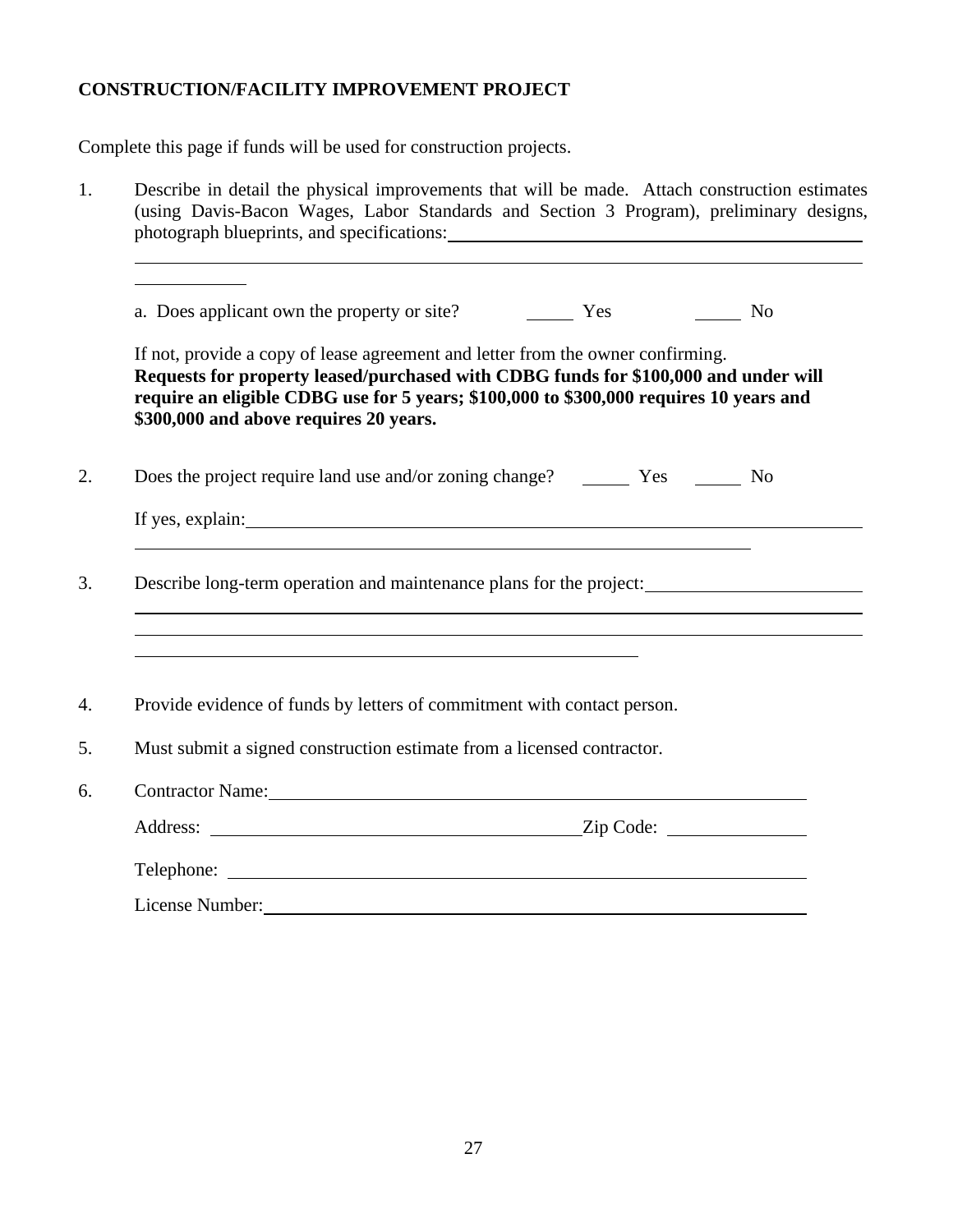### **ACQUISITION PROJECT**

#### Acquisition of Real Property

(CDBG funds will only be used to purchase property at Fair Market Value (FMV) appraised value. Applicants will be responsible for purchase cost above FMV.)

|  |                                                             |  | N <sub>0</sub> |
|--|-------------------------------------------------------------|--|----------------|
|  | Does the project require land use and/or zoning change? Yes |  | N <sub>o</sub> |
|  | If yes, explain:                                            |  |                |

4. Provide evidence of funds by letters of commitment with contact person.

**Requests for property leased/purchased with CDBG funds for \$100,000 and under will require an eligible CDBG use for 5 years; \$100,000 to \$300,000 requires 10 years and \$300,000 and above requires 20 years.**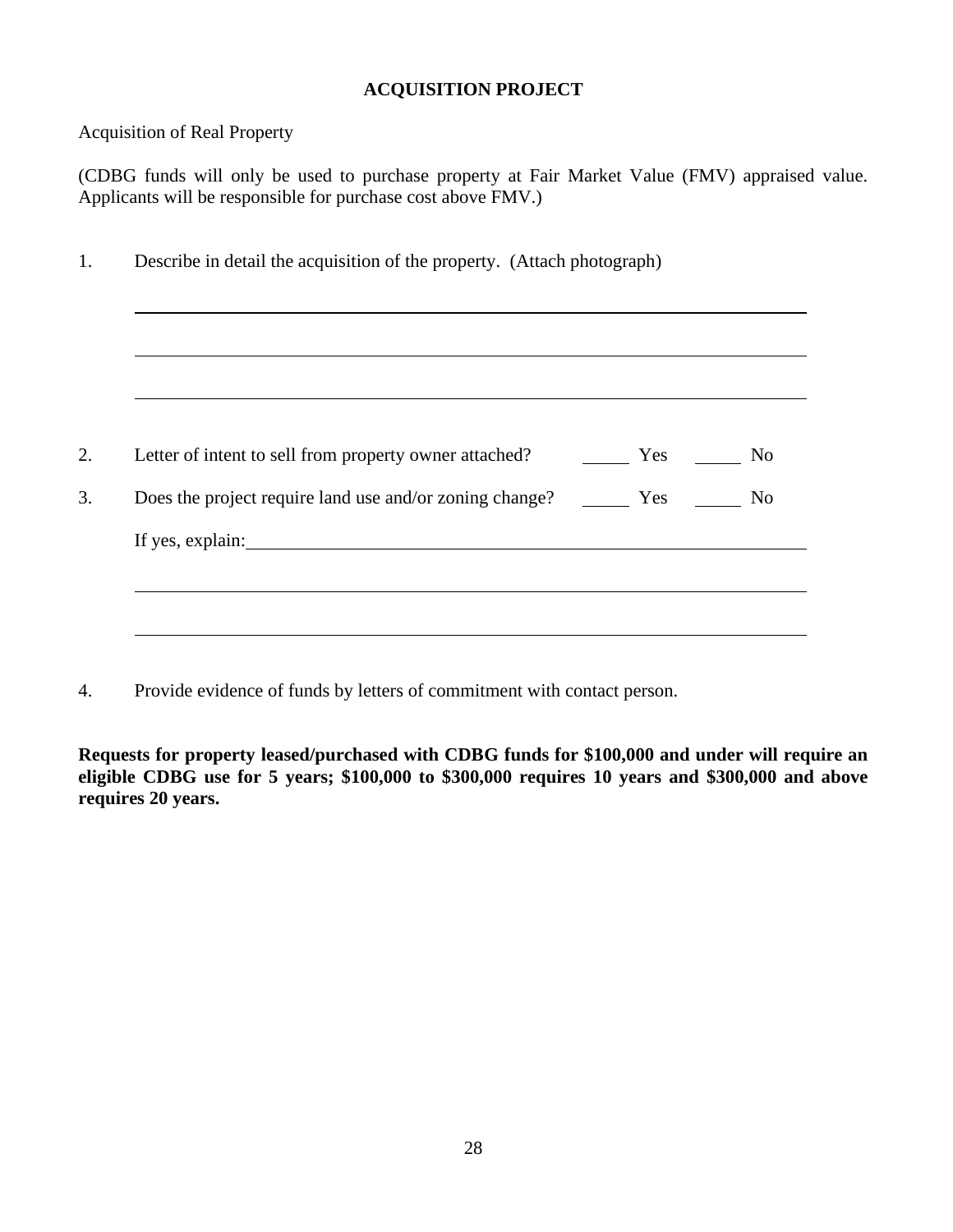# **Community Development Block Grant (CDBG) Macon-Bibb County - Economic & Community Development Department PROGRAM YEAR 2021 (July 1, 2021 - June 30, 2022)**

# **TABLE OF CONTENTS**

**A. Budget Itemization Form(s)** *(please see pages 26-27 of application instructions)*

\**Examples on pages 29-34 of application instructions.*

- **B. Budget Narrative of Proposed Expenditures** *(please see page 27 of application instructions)*
- **C. Budget Summary Form** *(please see page 28 of application instructions)*

\**Example on page 35 of application instructions.*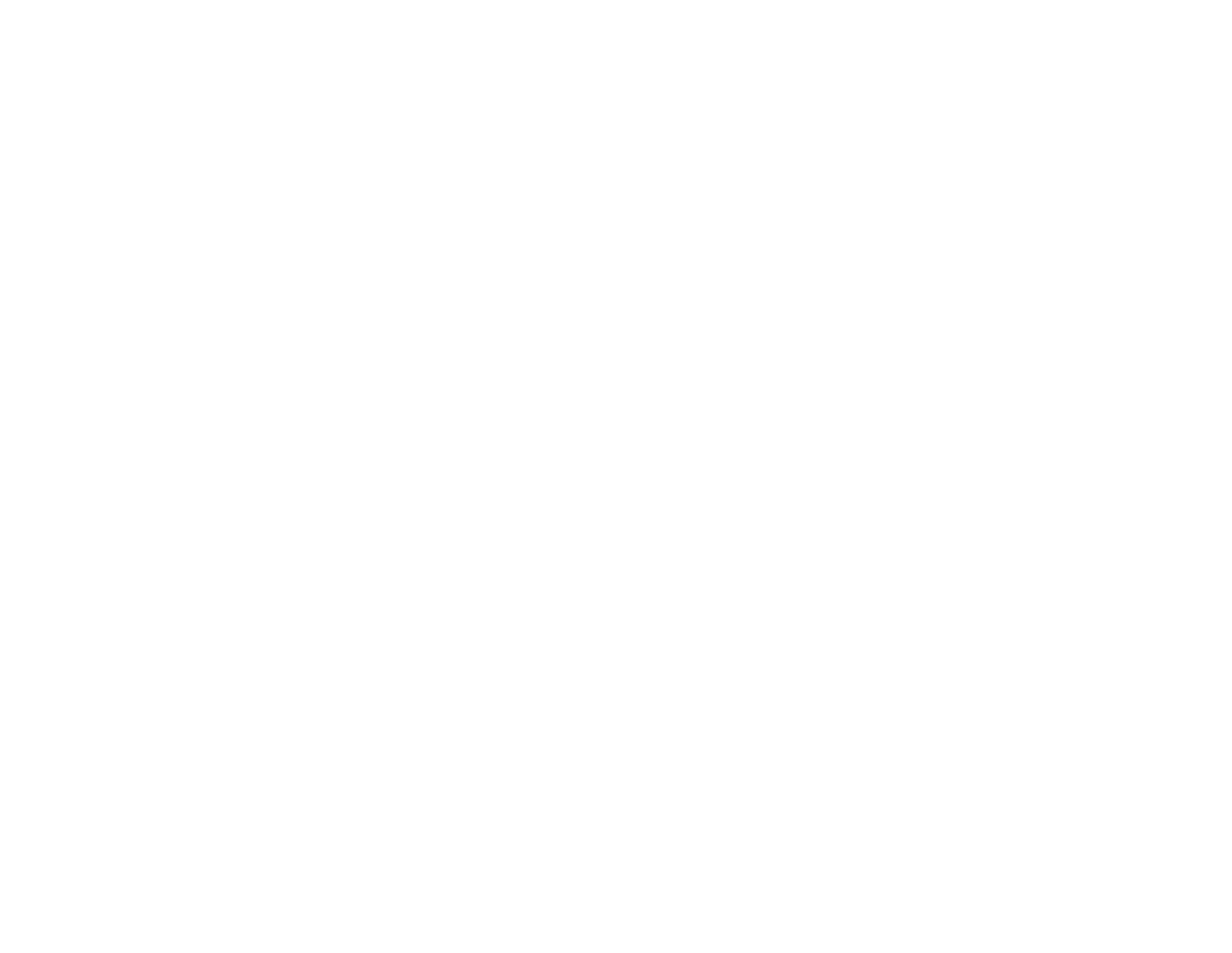# **BUDGET ITEMIZATION SHEET\***

Project Operator\_\_\_\_\_\_\_\_\_\_\_\_\_\_\_\_\_\_\_\_\_\_\_\_\_\_\_\_\_\_\_\_ Program Year **2021** Date Submitted **\_\_\_\_\_\_\_\_\_\_** 

| Line                  | <b>Line Item Breakdown</b> | <b>Category Amount</b>       |                            |                       |                                   |                                         |  |
|-----------------------|----------------------------|------------------------------|----------------------------|-----------------------|-----------------------------------|-----------------------------------------|--|
| Item<br><b>Number</b> |                            | <b>Total Project</b><br>Cost | CD<br><b>Funds</b>         | Other<br><b>Funds</b> | <b>Sources of</b><br><b>Match</b> | In-kind<br><b>Match</b><br><b>Funds</b> |  |
|                       |                            |                              |                            |                       |                                   |                                         |  |
|                       |                            |                              |                            |                       |                                   |                                         |  |
|                       |                            |                              |                            |                       |                                   |                                         |  |
|                       |                            |                              |                            |                       |                                   |                                         |  |
|                       |                            |                              |                            |                       |                                   |                                         |  |
|                       |                            |                              |                            |                       |                                   |                                         |  |
|                       |                            |                              |                            |                       |                                   |                                         |  |
|                       |                            |                              |                            |                       |                                   |                                         |  |
|                       |                            |                              |                            |                       |                                   |                                         |  |
|                       | <b>Total Amount:</b>       | \$                           | $\boldsymbol{\mathsf{\$}}$ | \$                    |                                   | $\boldsymbol{\mathsf{S}}$               |  |

**\*Copy this sheet as many times as is necessary for your budget itemization.**